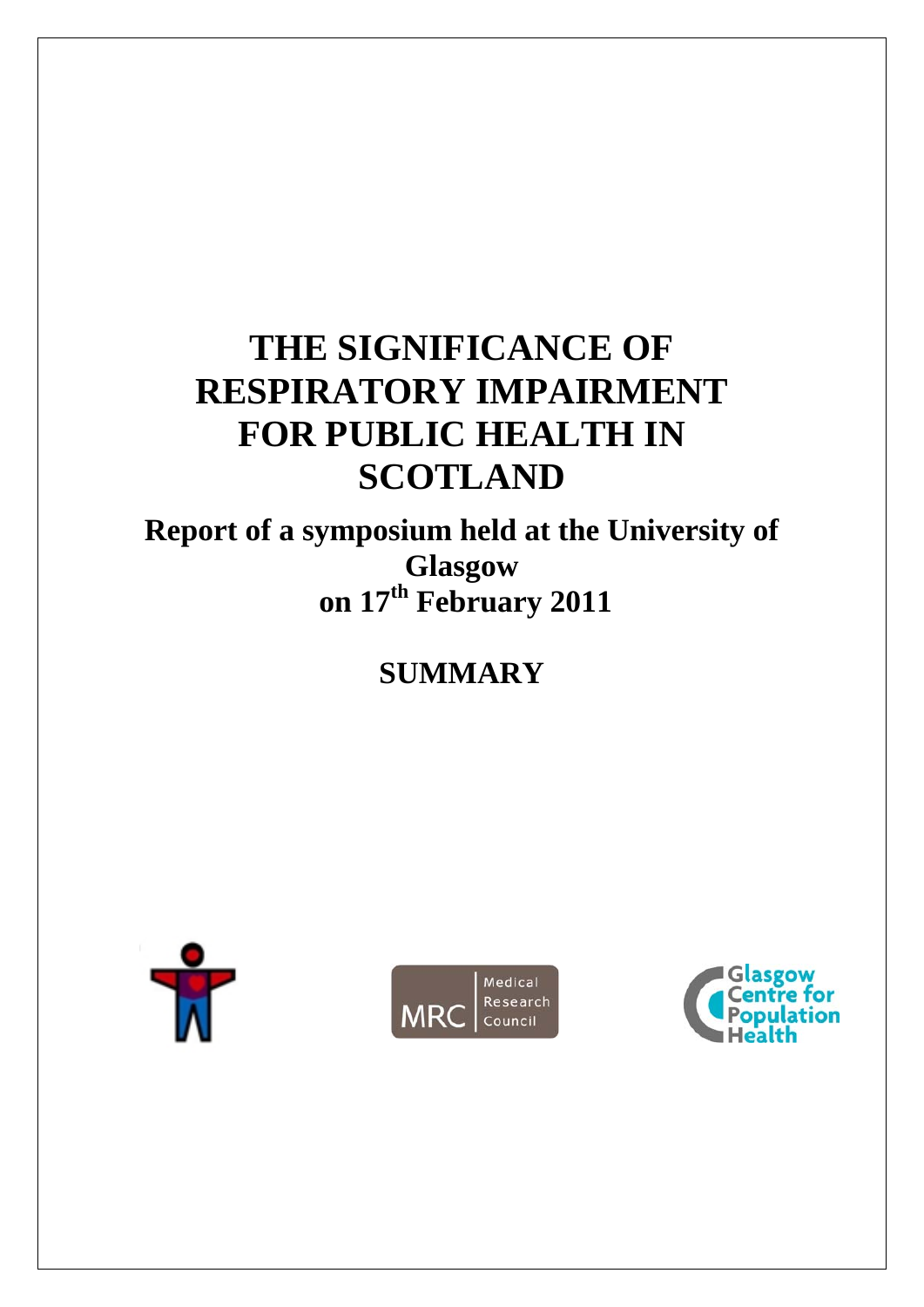This symposium was held to review the public health significance of what is known about the epidemiology of respiratory impairment, based largely on Scottish studies, but also drawing on expert and generalist knowledge.

Respiratory impairment, as measured by forced expiratory volume (FEV1) was first described in the Renfrew and Paisley (Midspan) general population study as the most important determinant of premature mortality, after cigarette smoking, and the most important determinant of premature mortality in lifelong non-smokers. This observation holds true in the more recent findings of the MRC West of Scotland Twenty-07 Study and serial Scottish Health Surveys.

The epidemiology and importance of respiratory impairment is that it is associated with mortality from most causes, extending far beyond its associations with respiratory disease and providing a substantial additional explanation of poor health in Scotland in general and Glasgow in particular.

It is possible that these observations account for part of the "Glasgow and Scottish Effects" which have been described, mostly on the basis of ecological data, as the component of high mortality rates in Glasgow and Scotland which are not explained by conventional risk factors.

The natural history of lung function comprises an initial period of growth, reaching a peak in early adulthood and followed by a period of decline with age, which may be fast or slow depending on the respiratory hazards encountered. It seems likely that the initial period of growth is not specific to the lung, but is part of general body growth and development.

Despite the strength and consistency of the epidemiological signal, it is not clear what actions can be taken to maximise respiratory function or to prevent or slow subsequent decline. More research is needed, especially in nonsmokers.

The clinical implications are also unclear, although it is possible that spirometry could substitute for measures of either serum cholesterol or postcode deprivation in estimations of cardiovascular risk.

A crucial but unresolved question is whether lung function in Scotland is improving over time. Continued public health monitoring of respiratory function is needed to answer this question.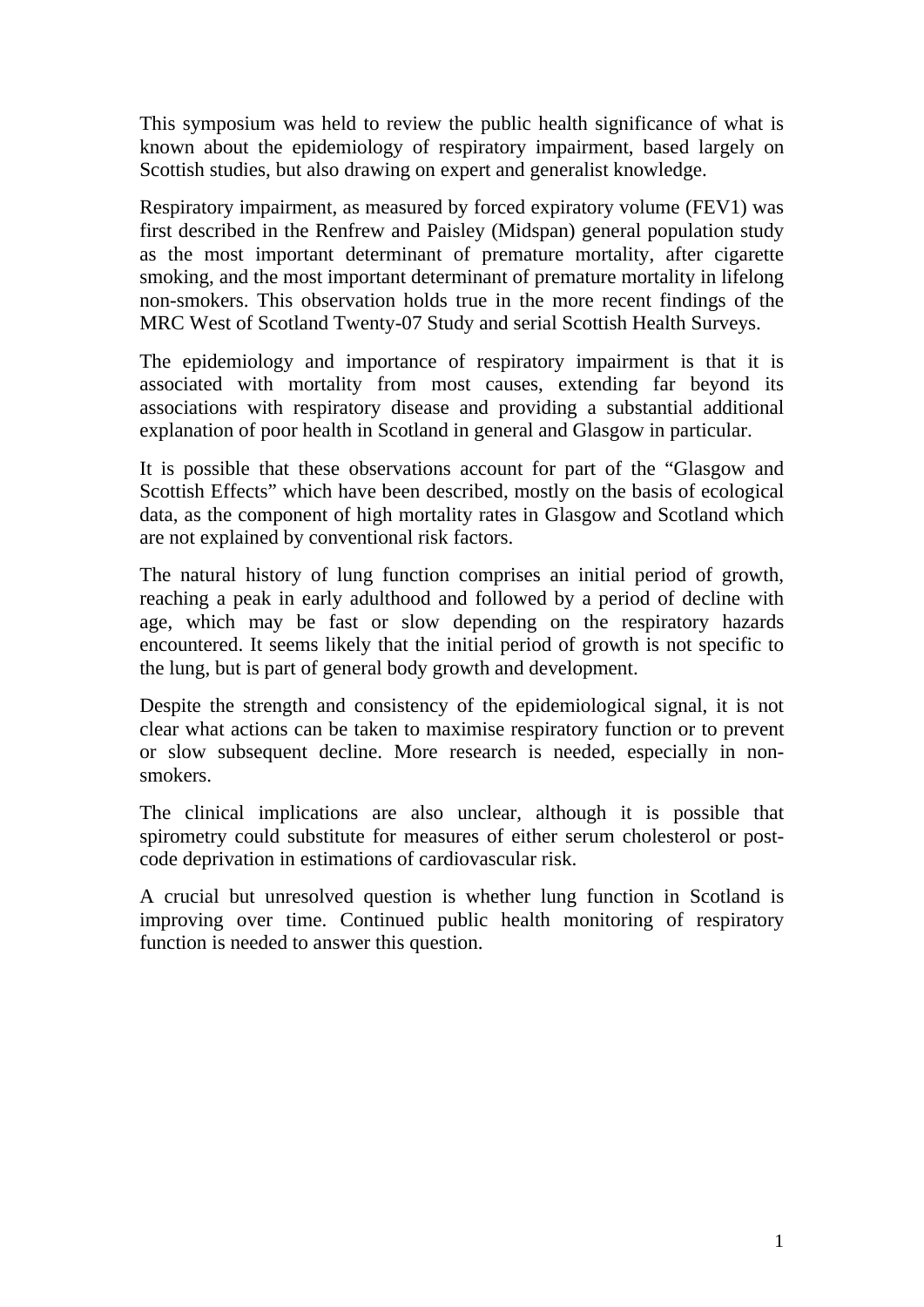#### **GUEST EXPERTS**

Professor Peter Burney Imperial College London

Professor David Strachan St George's Hospital and Medical School, London

Professor Jorgen Vestbo Universities of Manchester and Copenhagen

Professor John Frank MRC Scottish Collaborating Centre for Public Health Research and Policy

Professor Cairns Smith, University of Aberdeen

#### **PRESENTERS**

Professor Graham Watt Chair of the Midspan Steering Committee, University of Glasgow

Dr Carole Hart Public Health and Health Policy, University of Glasgow

Dr Linsay Gray MRC Social and Public Health Sciences Research Unit

Dr Michaela Benzeval MRC Social and Public Health Sciences Research Unit

Dr Paul Johnson Robertson Centre, University of Glasgow

Dr Mark Upton Woodlands Family Medical Centre, Stockton on Tees

Dr Kenny Lawson Health Economics and Health Technology Assessment, University of Glasgow

Professor Alastair Leyland MRC Social and Public Health Sciences Research Unit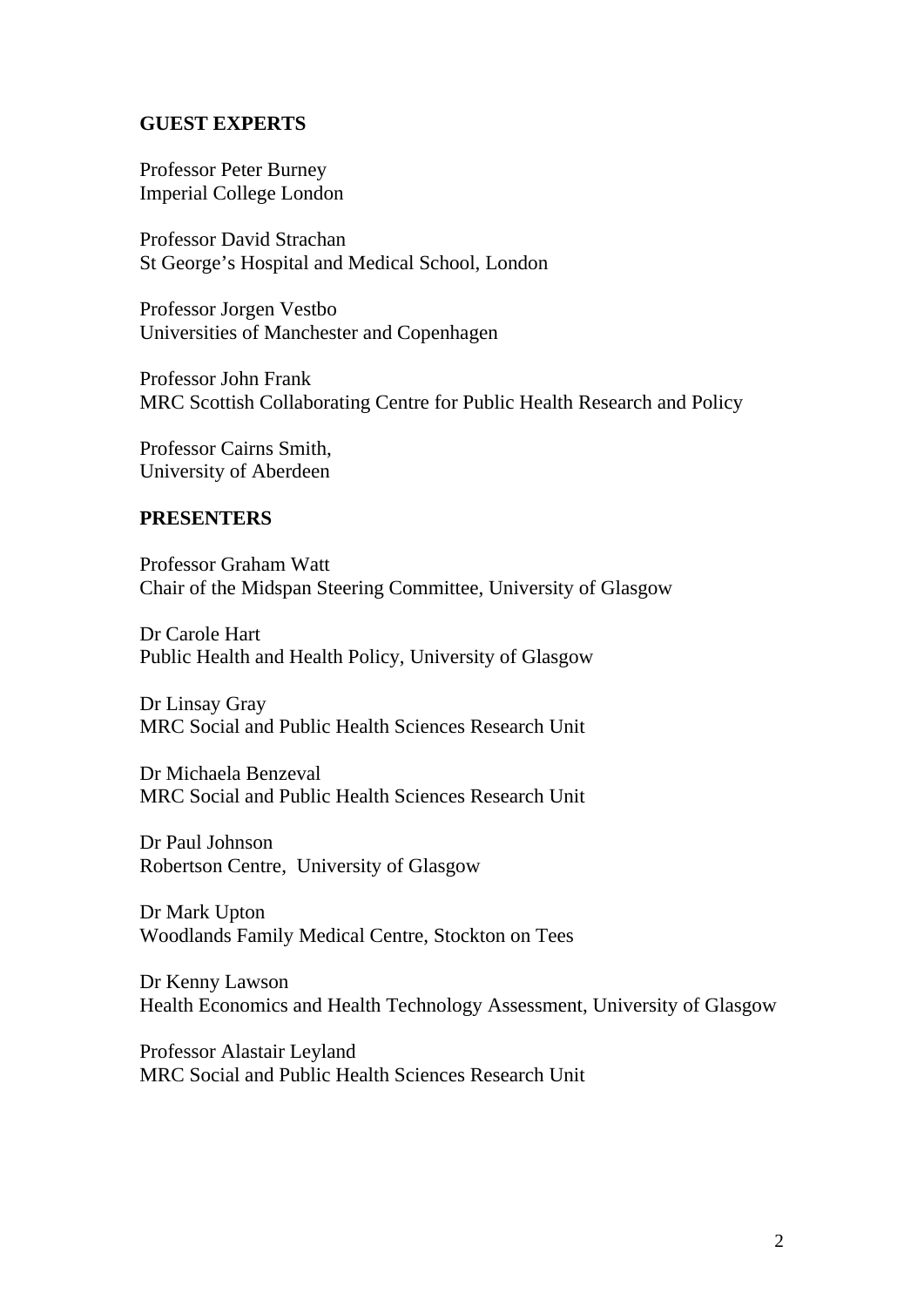| <b>CONTENTS</b>                                     |                                                                                 | <b>PAGE</b>    |
|-----------------------------------------------------|---------------------------------------------------------------------------------|----------------|
| <b>Background</b>                                   |                                                                                 | $\overline{4}$ |
|                                                     | What does respiratory impairment predict?                                       |                |
| <b>Graham Watt</b>                                  | Review of the Midspan studies.                                                  | 5              |
| Carole Hart                                         | New findings from the Midspan Family Study                                      | 8              |
| Linsay Gray                                         | New findings from he Scottish Health Surveys                                    | 9              |
|                                                     | Michaela Benzeval New findings from the MRC Twenty-07 Study                     | 10             |
| <b>Aetiological questions</b>                       |                                                                                 |                |
| Paul Johnson                                        | Is poor lung function a cause or consequence<br>of asthma?                      | 12             |
| Mark Upton                                          | What are the determinants of respiratory<br>impairment and are they reversible? | 13             |
| <b>Clinical and public health questions</b>         |                                                                                 |                |
| <b>Kenny Lawson</b>                                 | What does FEV1 add to CVD risk prediction?                                      | 16             |
| Alastair Leyland                                    | Public health monitoring :<br>Review of Scottish Health Survey data             | 18             |
| <b>Discussion</b>                                   |                                                                                 | 20             |
| <b>Conclusions and recommendations for research</b> |                                                                                 | 24             |
| <b>Acknowledgments</b>                              |                                                                                 | 27             |
| <b>References</b>                                   |                                                                                 | 28             |
| <b>Annex</b>                                        |                                                                                 | 30             |
|                                                     |                                                                                 |                |

List of relevant Midspan publications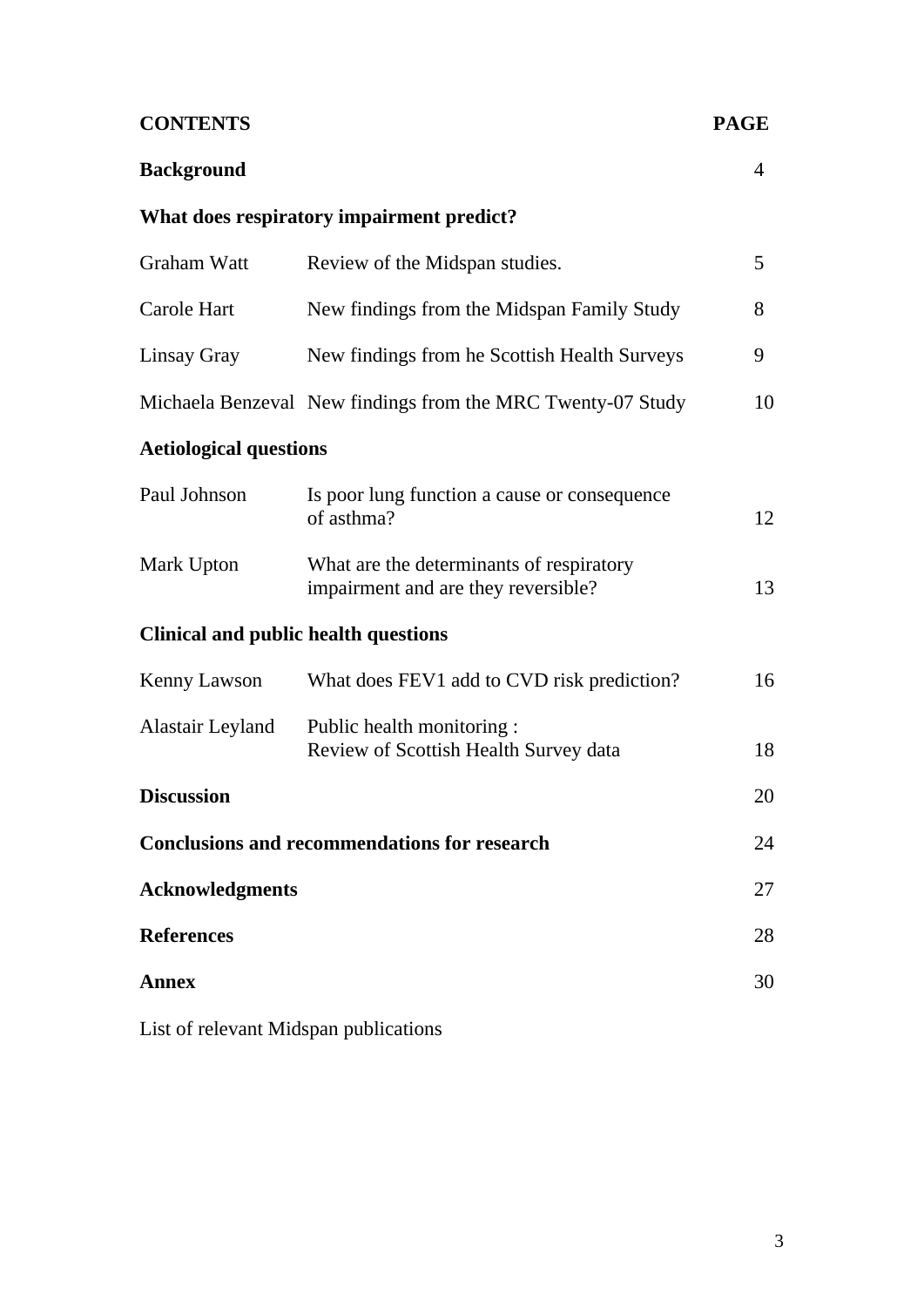# **BACKGROUND**

The first major Midspan paper on respiratory impairment was published in the British Medical Journal in 1996 (1).

- *Increased death rates from all causes, ischaemic heart disease, all cancers, lung cancer, stroke, respiratory disease and other causes have been found among healthy middle aged men and women with reduced (including moderately reduced) forced expiratory volume in one second (FEV1).*
- *These increased risks, with the exception of the cancers, are apparent for life-long non-smokers*
- *FEV1 is second in importance to cigarette smoking as a predictor of subsequent all cause mortality and is as important as cholesterol in predicting mortality from ischaemic heart disease*

In an accompanying editorial, David Strachan wrote (2),

*What are the public health implications? Diminished lung function may be a cumulative indicator of environmental influences on mortality or may have direct effects on survival after myocardial infarction or stroke. Forced expiratory volume is influenced both by lung development in childhood and by destructive insults to the lung tissues during adult life. At its peak in early adult life, it is related to both prenatal and postnatal growth, and thus may be a better integrated measure of developmental influences on survival than adult height. Arguably, taking a long term public health perspective, FEV should be considered as a potentially modifiable risk factor, its association with premature mortality indicating a plausible mechanism for causal relations between family circumstances in childhood and the chances of surviving through middle age".* 

More recently, Burney and Hooper, concluded their report of a cohort study of 7489 Americans (3),

*Survival in asymptomatic adults without chronic respiratory diagnoses or persistent respiratory symptoms is associated with FVC and not with airways obstruction, as measured by the FEV1/FVC ratio. The relation of FEV1 to survival is indeed strong, but secondary to the association of FEV1 to FVC.*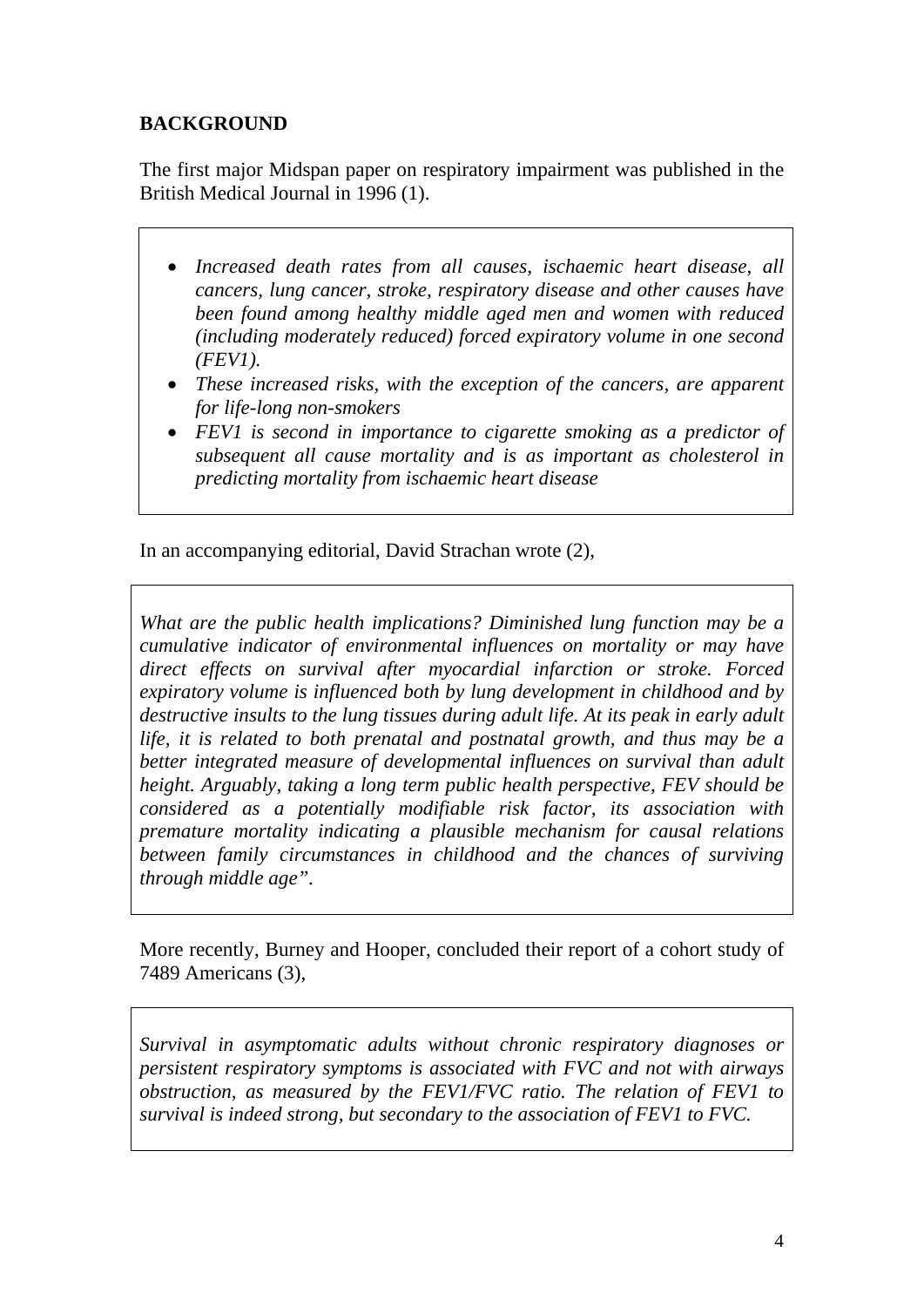### **WHAT DOES RESPIRATORY IMPAIRMENT PREDICT?**

### **Findings from the Midspan Studies – Graham Watt**

This paper is based on a published review of Midspan publications on aspects of respiratory epidemiology (4)

Between 1972 and 1976, Victor Hawthorne led the baseline study of over 7000 men and 8000 women, comprising almost 80% of the general populations of Renfrew and Paisley. It was unusual for a large, prospective epidemiological study to be based in such a population, with high levels of socio-economic deprivation and all cause mortality rates, and for a study at that time, to include so many women.

The baseline study showed high levels of cigarette smoking in men and women. More men than women had given up smoking. There were high levels of COPD, as measured by the MRC questionnaire, but these were not as high as levels of breathlessness, defined as being out of breath while walking on the flat with someone of one's own age. A recurring observation of the studies has been that this measure of COPD captured only a small proportion of people with respiratory impairment.

The symptom levels were high, compared with levels recorded in other studies carried out at the same time, including the Whitehall Study of Civil Servants (which used identical methods – Geoffrey Rose having piloted the Whitehall Study methods in the west of Scotland), the Tecumseh Community Health study in Michigan and the WHO Collaborative Study (another Midspan study based on a west of Scotland occupational cohort), and probably reflected several things, including the generally shorter stature of Midspan participants, and their exposure in a depressed and poor area to numerous hazards to respiratory health.

There were strong social gradients not only in smoking in men, and in women, but also in the proportion who had given up smoking. There were the usual expected steep gradients, with COPD and breathlessness being particularly high in social class 5.

Even in people who had never smoked, there were significant background levels of COPD and breathlessness, suggesting other hazards to respiratory health in this population.

After 25 years, respiratory causes of death were the  $4<sup>th</sup>$  commonest cause of death in men and in women. 61% of men had died and 9% of these had died of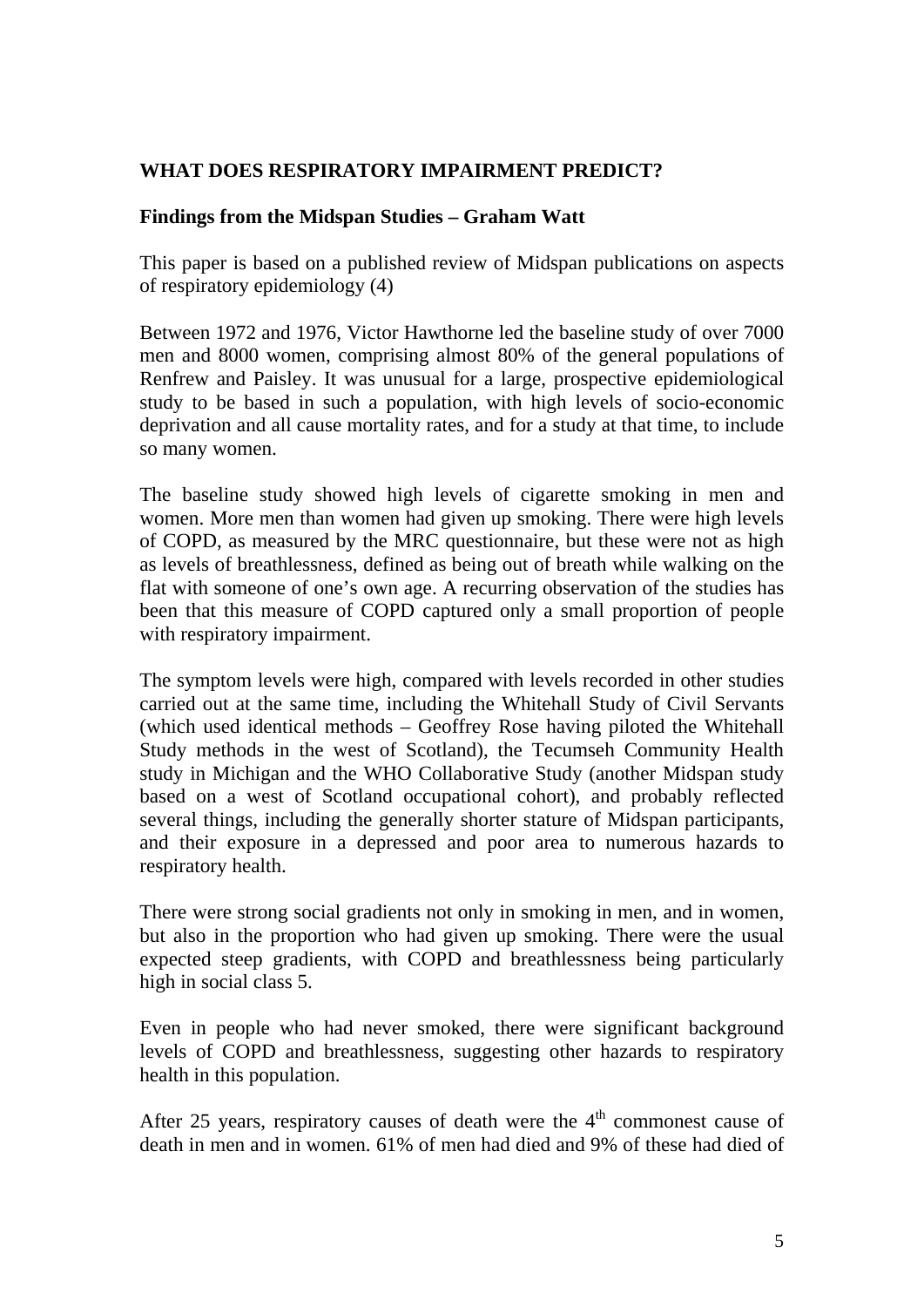respiratory causes, of which about a half were due to COPD. Fewer women had died but the pattern of respiratory deaths was similar.

Respiratory causes of death, however, underestimate the importance of respiratory impairment in this population. David Hole's 1996 paper showed that for equal increments of FEV1, from 65% to 115% of expected values, there was a steady decline in coronary mortality in men and in women. The same pattern was seen for stroke, respiratory disease and for deaths from all causes.

Relative hazard ratios, comparing mortality in the lowest and highest quintiles of FEV1 confirmed this general pattern of increased mortality associated with respiratory impairment, not only from respiratory and cardiovascular causes, but also in men, in women and in life long non-smokers. The pattern also held true when focusing on IHD and respiratory deaths in people who were free of symptoms of IHD and respiratory disease at baseline, and also after excluding deaths within five years of the baseline study.

Population attributable risks for all cause and IHD mortality were higher for reduced FEV1 than for any other measurable risk factor, including blood pressure and serum cholesterol, and was second only to cigarette smoking in terms of overall effect, in men and women.

COPD is too narrow a focus to capture the epidemiological consequences of respiratory impairment. As Jorgen Vestbo wrote in a pre-circulated paper (4),

> *COPD will never be fully understood if it is constantly viewed simply as COPD.*

Over 23 years of follow up, 79% of participants had at least one acute hospital admission, the average being 4.6 admissions. Respiratory diagnoses were the 9<sup>th</sup> most common principal discharge diagnosis. In terms of respiratory impairment, however, having a FEV1 in the lowest quartile of the population distribution was associated with a 27% increase in the likelihood of hospital admission, a 50% increase in the chance of a serious admission and a 98% increase in the chance of hospital admission with a fatal outcome.

The inclusion of so many men and women from one area meant that many were married or cohabiting, which allowed comparison of cohabitees, where neither had ever smoked, defined as controls; passive smokers, defined as lifelong nonsmokers exposed to a co-habiting smoker; and active smokers, living in households where both cohabitees smoked. The observed associations of passive smoking with respiratory symptoms, angina and mortality rates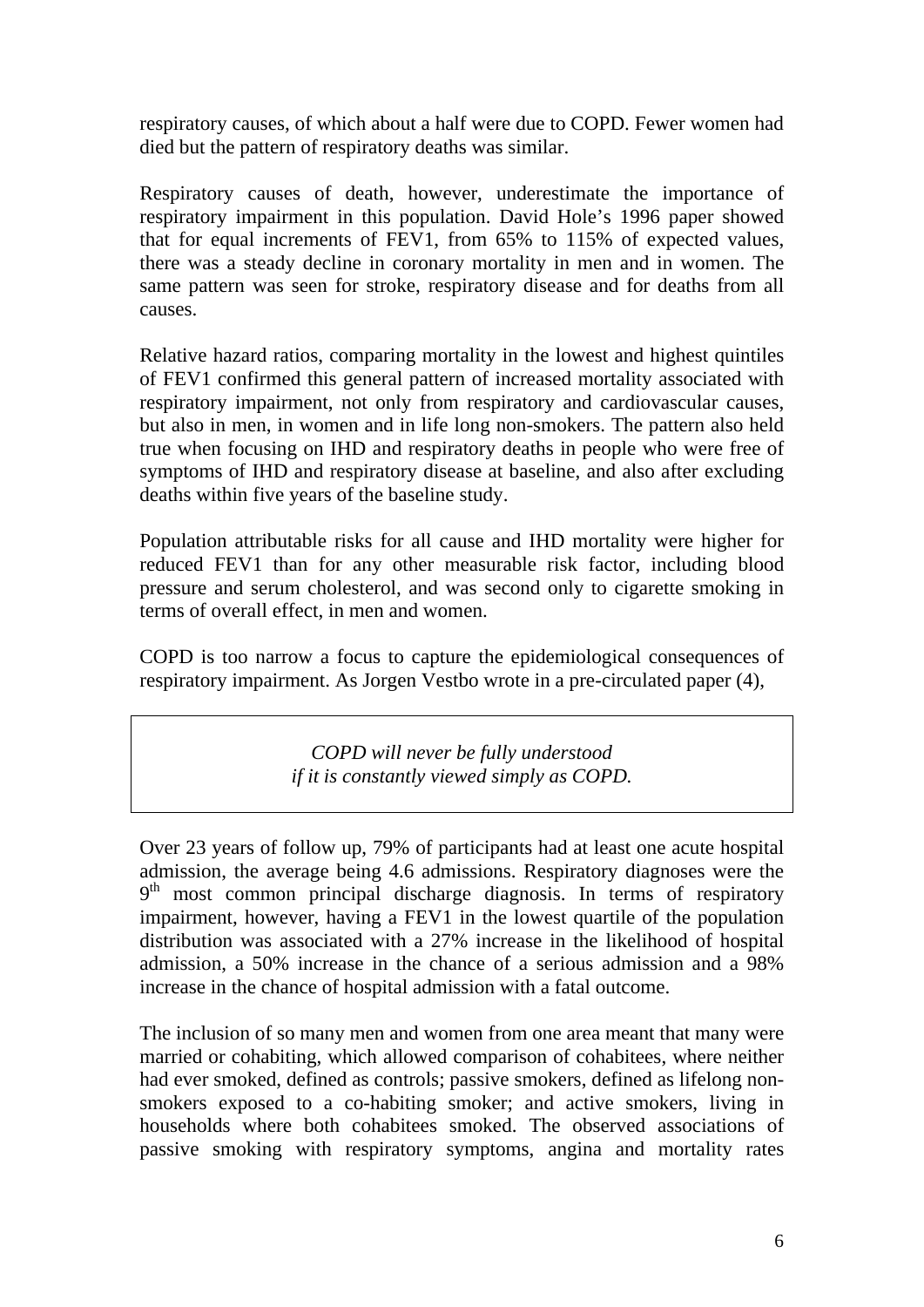provided evidence of the harm that comes from living with someone who smokes cigarettes.

The population included just over 4000 married couples, which made it possible to identify and track down the numbers and whereabouts of their adult offspring. For the Midspan Family Study it proved possible to contact and study over 1000 sons and nearly 1300 daughters aged 30-59, from nearly 1500 families. The offspring are of special interest because, unusually for a family study, they had reached adulthood and there had been time for predispositions to be expressed.

Comparing age-standardised prevalences at age 45-54, the prevalence of smokers halved in both sons and daughters. There was also a substantial increase in the proportions of sons and daughters in non-manual occupations.

Hay fever was three times, and asthma twice as common in sons as in fathers, and in daughters compared with mothers. Other respiratory symptoms have declined in prevalence – wheeze, chronic sputum production and breathlessness.

The increases in hay fever, a marker of atopy, and asthma occurred similarly in non-smoking and smoking families. The decreases in respiratory symptoms were most marked in smoking families, suggesting that other factors, for example, increases in height and improvements in air quality, may have been responsible for this change.

In sons who smoked and who did not have asthma, a parental history of COPD death reduced FEV1 by 235 ml, but this increased to 319 ml for parental COPD deaths under 70, and to 478 ml for deaths under 70 with COPD as the first cause of death. Given that the annual decline in FEV1, after it peaks in early adulthood, is about 30 ml per year, a strong family history of parental death from COPD is associated, in sons who smoke, with the equivalent of about 16 years decline in lung function.

The numbers affected by such a family history are small. More generally, in the 25% of sons and daughters who smoked, the effect of their mother having smoked 10 cigarettes per day was to increase offspring's risk of COPD by 79%. In terms of reduced FEV1, the effect of a mother smoking 10 cigarettes per day on FEV1 in sons and daughters was numerically equivalent to 10 years of personal smoking. Maternal smoking casts a long shadow, therefore, on the health of offspring, which is a cause for concern in parts of the world where maternal smoking is becoming more common.

In summary, this study with large numbers, its representative nature, inclusion of women, 25 years follow up and extension to the next generation, has provided a wealth of findings on the importance of respiratory function as a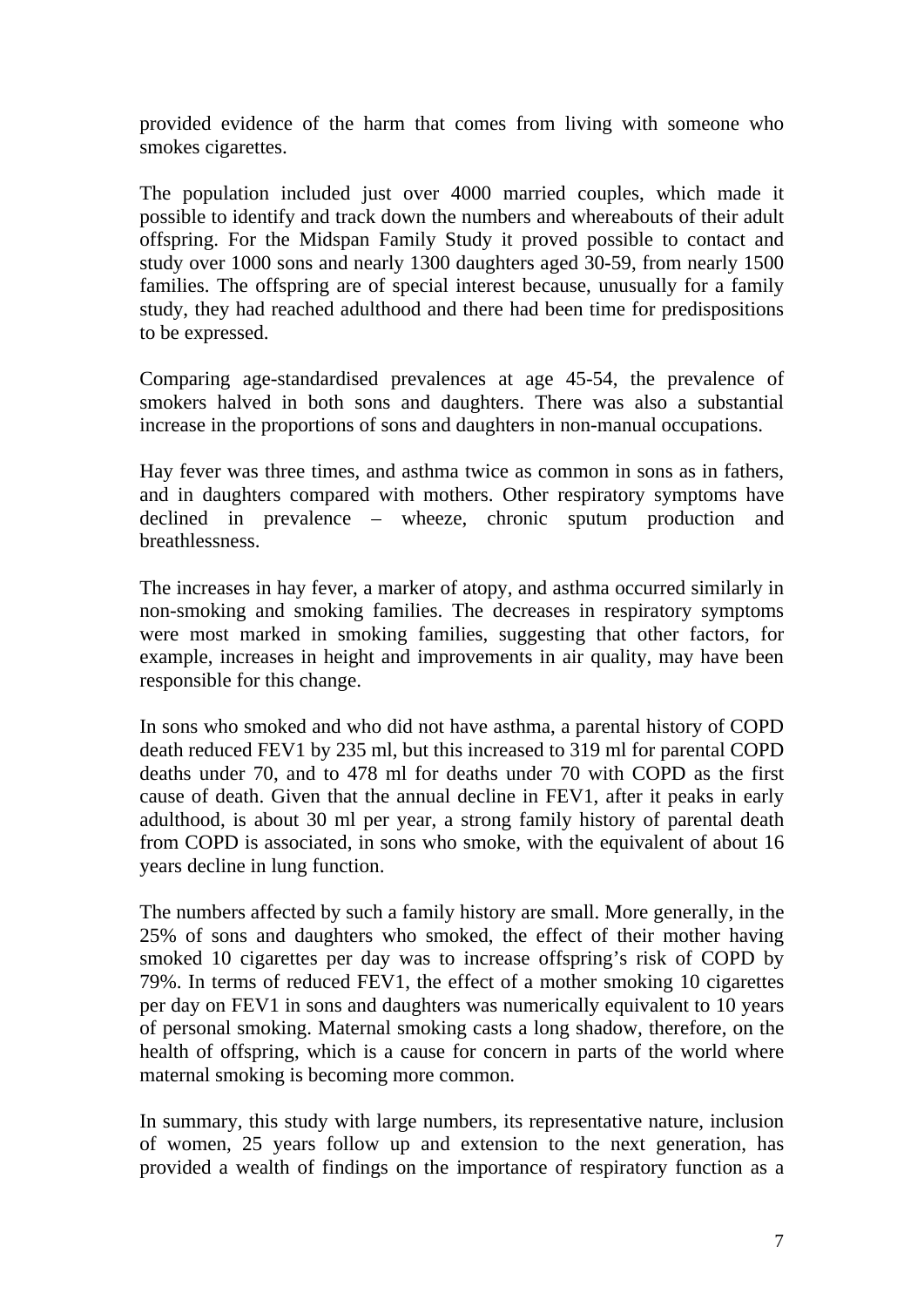determinant of population health. The picture which emerges is broader, and more important, than that based on studies of respiratory symptoms and respiratory causes of death.

Offspring can escape much of their early environment, but parental smoking has long term effects. There are fascinating differences between families and between offspring within families, which call out for further investigation.

Do these findings matter now, given that participants in the Renfrew and Paisley Study went to school before World War 2, and were born and brought up before the Clean Air Act, when what visible air pollution did to the outsides of houses, it also did to the insides of lungs? Patterns of cigarette smoking have also changed. However, the combination of poor early nutrition, air pollution and cigarette smoking is still topical in China, the largest country in the world. Perhaps for that population, the Midspan findings describe what the future will entail.

### **New findings from the Midspan Family Study : Carole Hart**

2338 adult offspring of married couples who participated in the Renfrew/Paisley Study, took part in a baseline study in 1996, when offspring were aged 30-59 years. 2257 (97%) provided a measurement of FEV1.

These offspring were born between 1936 and 1966. By the end of 2009, 55 sons and 45 daughters had died.

Percent predicted FEV1 was defined as the observed level divided by the level predicted, on the basis of a linear regression equation incorporating height and age in healthy never smokers without asthma. Gender did not have an independent effect, so data for sons and daughters were combined.

The small number of events meant that relative mortality rates were compared between tertiles of the distribution of percent predicted FEV1. 52 deaths occurred in the lowest tertile, 31 in the middle tertile and 17 in the highest tertile.

Relative mortality rates increased by 45% per standard deviation decline in percent predicted FEV1, adjusting for age, and by 39%, adjusting for all risk factors.

Relative all cause mortality ratios, adjusted for confounding variables, were 2.22 in the lowest tertile, 1.70 in the middle tertile and 1.0 in the highest tertile.

Equivalent figures of cancer mortality were 2.21, 1.75 and 1.0. Lung cancer accounted for most of this gradient.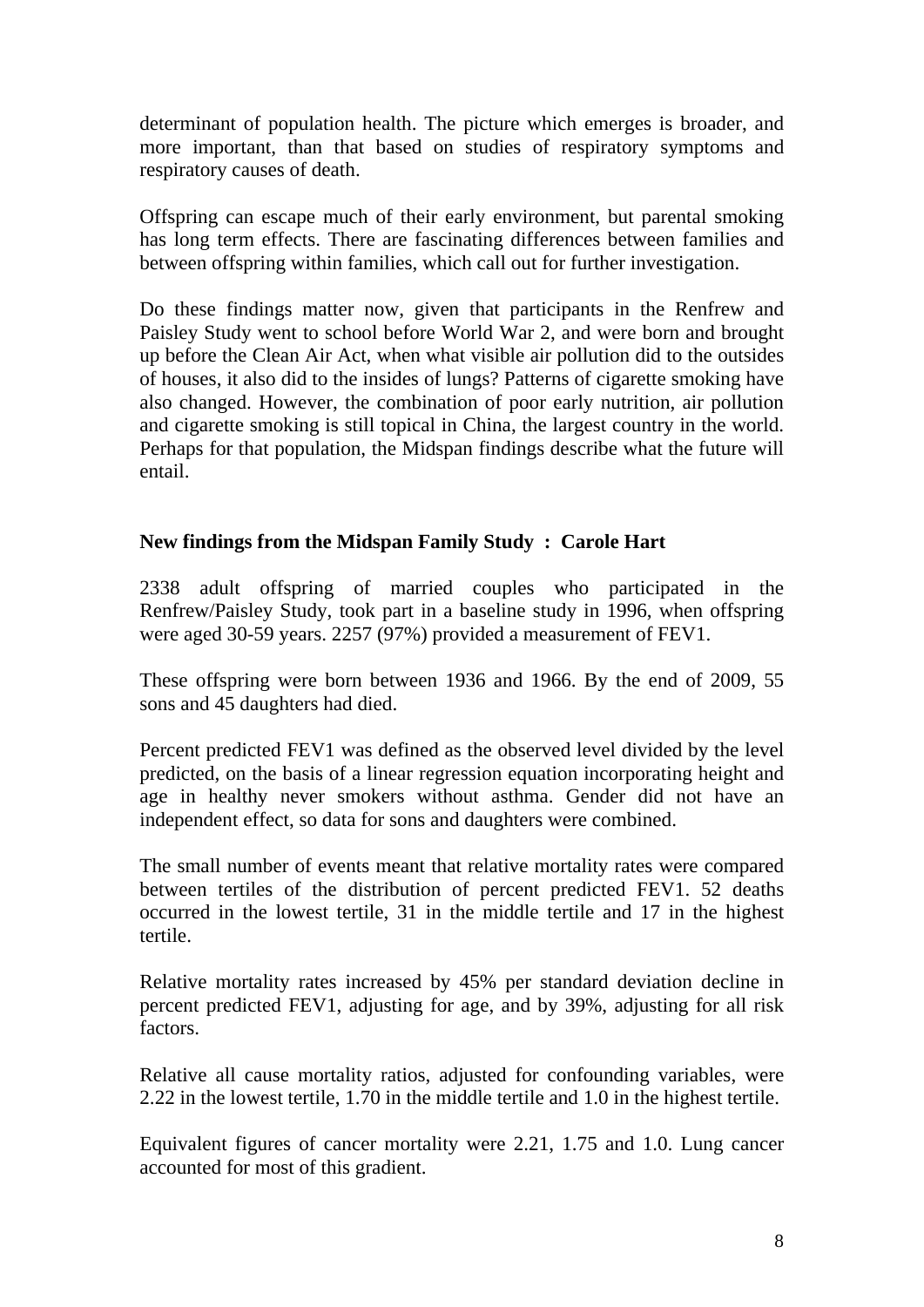Although the numbers of events were small, similar gradients were found for coronary heart disease, respiratory and other causes of mortality.

In conclusion, respiratory impairment as measured by percent predicted FEV1 continues to predict mortality in the second Midspan generation.

#### **New findings from the Scottish Health Surveys: Linsay Gray**

Random samples of the Scottish population were surveyed in 1995, 1998 and 2003, with survey data being linked subsequently to Scottish Morbidity Records for hospital admissions, cancer registrations and deaths in Scotland  $(5)$ .

The surveys took place in two stages, beginning with an interview, which was followed by a nurse home visit to carry out a range of biological measurements. In total, 92% of participants agreed to record linkage.

In the sample of 17,147 with respiratory measurements and complete covariates of interest, the average age was 47, with most participants born since 1950. There was little difference in FEV1 across the cohorts.

Quintiles of the distribution of percent predicted FEV1 were identified as for the Midspan studies. Men and women with values below 81% and 82%, respectively, comprised the lowest quintile and were considered to have respiratory impairment.

Respiratory impairment was associated with increased relative risks of all cause, respiratory, CVD and cancer mortality.

In view of the recent paper by Burney and Hooper (3), the analyses were repeated, accounting for FVC.

Absolute FVC had some effect on the relationship between FEV1 and all cause mortality in men, and attenuated the association in women.

The Relative Index of Inequality (RII), comparing the relative risks of extreme ends of distributions, was used to compare the importance of FEV1 for mortality, relative to other risk factors.

Predicted FEV1 was the  $5<sup>th</sup>$  most important risk factor in men (after BP reduction medication, diabetes, social class and cigarette smoking), while FVC was the second most important risk factor in women (after diabetes).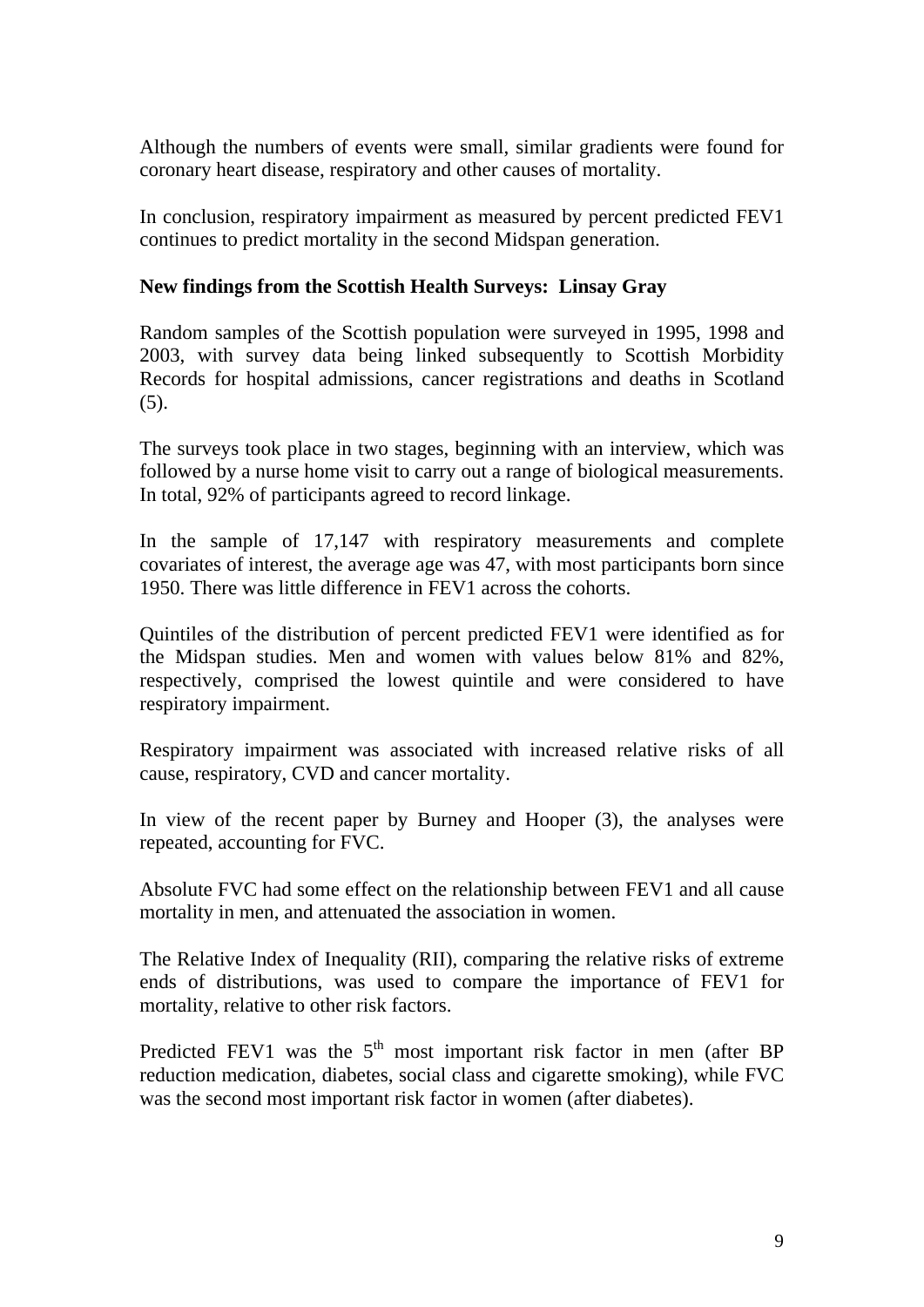In conclusion, FEV1 remains predictive of mortality, even in the most recently born cohorts. FEV1 remains a key predictor of mortality, especially among women. FVC may be even more important for women.

# **New findings from the MRC 20-07 Study: Michaela Benzeval**

This preliminary analysis looked at the relationship between change in FEV and subsequent mortality. Few studies have looked at this, but all have found that decline in FEV had an added effect on mortality in addition to the effect of the initial FEV.

This presentation was based on two of the three 20-07 cohorts, born around 1932 and 1952, which were first surveyed in 1987 and were then followed up for 20 years (6). Each cohort had five waves of data collection, carried out at 5 year intervals. The sampling strategy included both regional and enhanced locality samples.

The cohort born in 1932, which aged from 55 to 75 during the study period, included 1551 men and women at the outset, of whom 663 took part in the fifth and final survey, by which time 425 people had died.

The cohort born in 1952, which aged from 35 to 55 during the study period, included 1444 men and women at the outset, of whom 999 took part in the fifth and final survey, by which time 76 people had died.

The study included over 10,000 person contacts, of which 4% did not include a FEV measurement. Another 6% were excluded for not providing a satisfactory measurement. Maximum recorded values were used for the analysis

The change in the spirometer used to measure lung function from the third wave onwards precluded analysis of trends in FEV1 over time, but still allows comparison of FEV ranking over time, despite the use of different measurement methods.

Mean recorded FEV and percent predicted FEV declined over time. Starting levels of % predicted FEV, and decline in levels of % predicted FEV were both associated with increased all cause mortality and self reported CHD morbidity.

In the older cohort, the hazard ratio for increased mortality associated with a 20% reduction in FEV at baseline was 1.43, reducing to 1.31 after full adjustment for other variables. The opposite pattern was seen in the younger cohort, but with smaller numbers of deaths.

For a 20% decline in FEV in the older cohort, the hazard ratios were larger than for a 20% lower FEV at baseline. A similar pattern was seen in the younger cohort.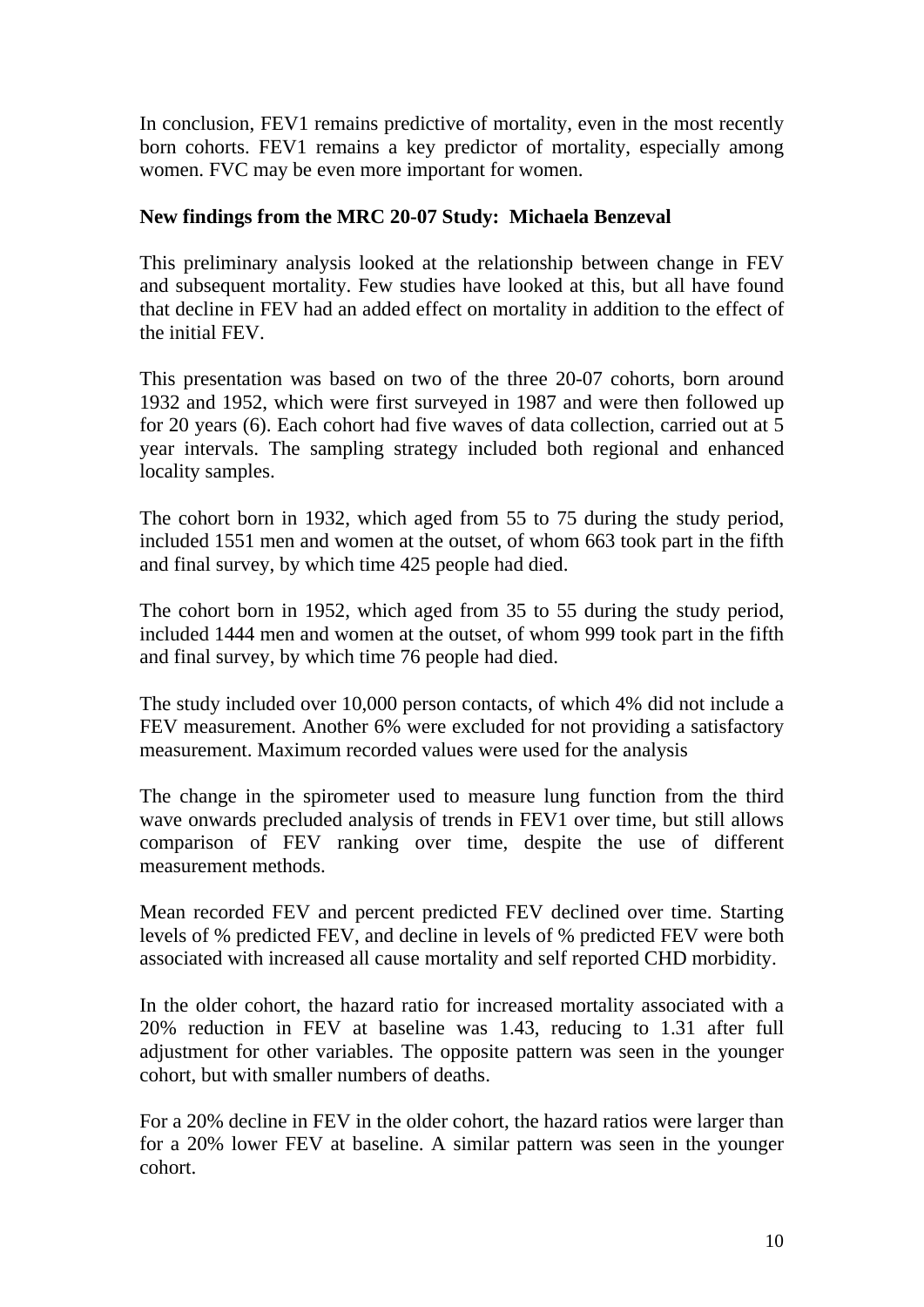### **Discussion points**

It was suggested that some of the analyses be repeated, omitting lung function measures taken near the end of life, in order to avoid the possibility of reverse causation.

Concern was expressed that in controlling for the usual factors of age, gender and height, important information may be lost concerning the role of height in determining lung function.

Concern was also expressed about the possibility of measurement drift over time using microspirometers. It is also more difficult to asses the satisfactory nature of performance, given that microspirometers provide no visual display of performance.

Comparing measurements across cohorts using different instruments is difficult. Even when different instruments are calibrated to the same standard, say a 1 litre volume, there may still be systematic differences in measurement across the range of lung volumes being recorded. Restricting analyses to percentage of predicted FEV1, and comparisons of rankings over time, may help overcome some of the difficulties of combining such data from different sources

Such evidence as there is, however, suggests that performance in lung function tests is improving over time.

In general, with the exception of the Midspan family study, lung function tests have been included in most population surveys as one of many measurements, with no particular interest in the problems of measuring lung function. The resulting data may be relatively crude, therefore, and while useful for epidemiological analyses of groups, may fall short of providing precise characterisation of individuals.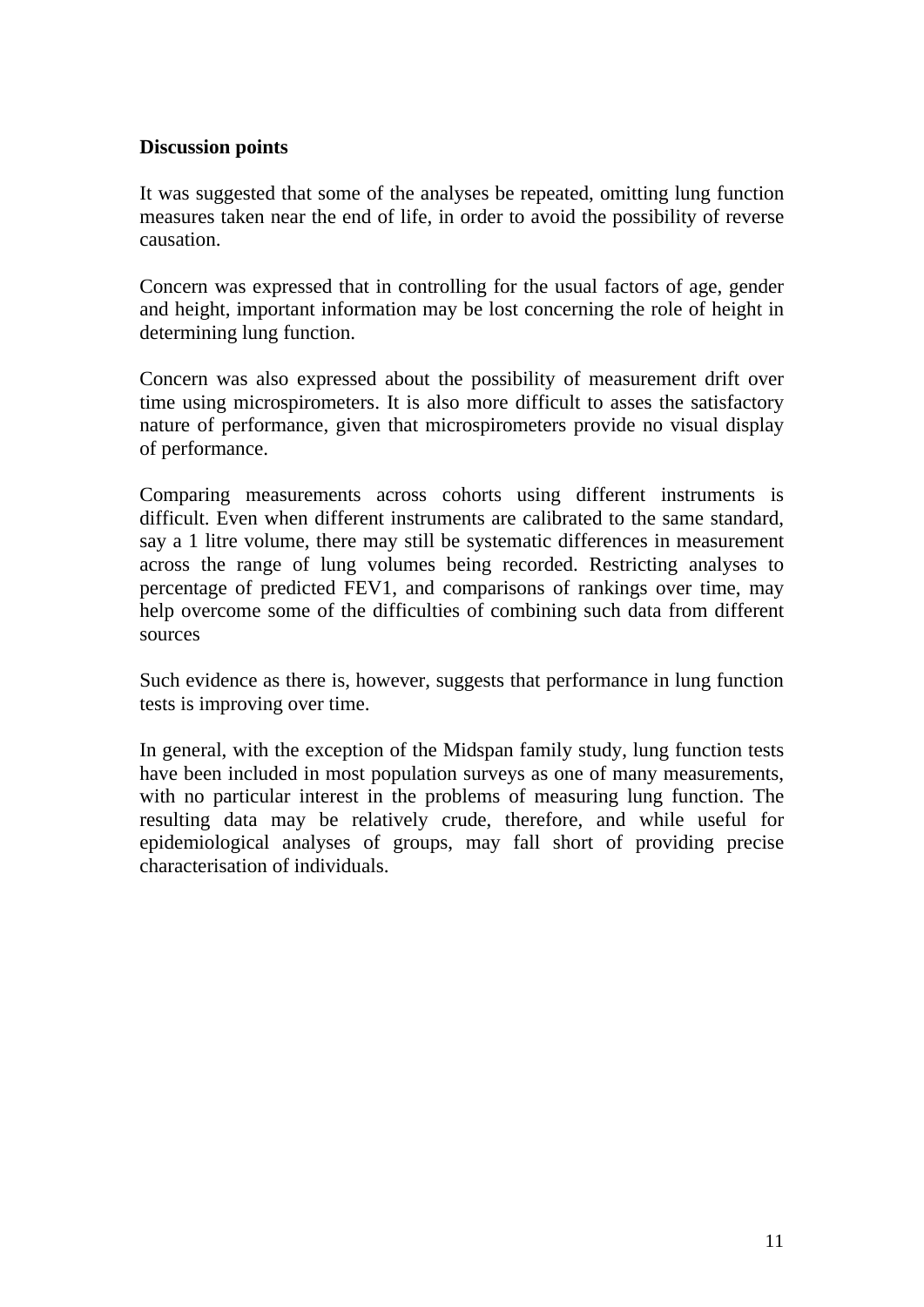# **AETIOLOGICAL QUESTIONS**

#### **Is poor lung function a cause or consequence of asthma? Paul Johnson**

People with asthma have impaired lung function but it is not known whether the lung function deficits are a cause or a consequence of their asthma. Genes affecting lung function have been identified in largely non-asthmatic populations. These genes do not affect asthma. Either poor lung function is not a heritable cause of asthma, or it is, but different genetic variants affect lung function in asthmatics and non-asthmatics.

Only one study has found heterogeneity in familial aggregation between asthmatics and non-asthmatics, but this finding has not been replicated (7). Before abandoning research that targets lung function as a way to influence asthma, it is important to know whether lung function is inherited in a similar way in individuals with and without asthma.

In the Midspan family study, 14% of families had at least one family member who had "ever had asthma".

The heritability of adjusted lung function was moderate at 30% for FEV1 and 32% for FVC. Heritability of FEV1 was significantly lower in asthma families (19%) than in non-asthma families (34%)

There was no parent of origin effect in asthma families. This observed low heritability of FEV1 in asthma families appears driven by a low mother-son correlation.

Evidence of a parent of origin effect would have encouraged further enquiry of whether poor lung function is a cause or consequence of asthma. These findings provide tentative evidence that the inheritance of FEV1 is different in asthma families, but in an unexpected way, that could be due to chance and which requires corroboration.

### **Discussion points**

In the Midspan family study, there were two types of offspring who did not participate – those who had moved away and who were not approached, and those who still lived locally but who chose not to take part.

Caution is needed in identifying "asthmatic and non-asthmatic families", because of the confounding effect of smoking and the several asthmatic phenotypes.

Although bronchodilation helps to sort out asthmatic phenotypes, this is often not practicable in population studies.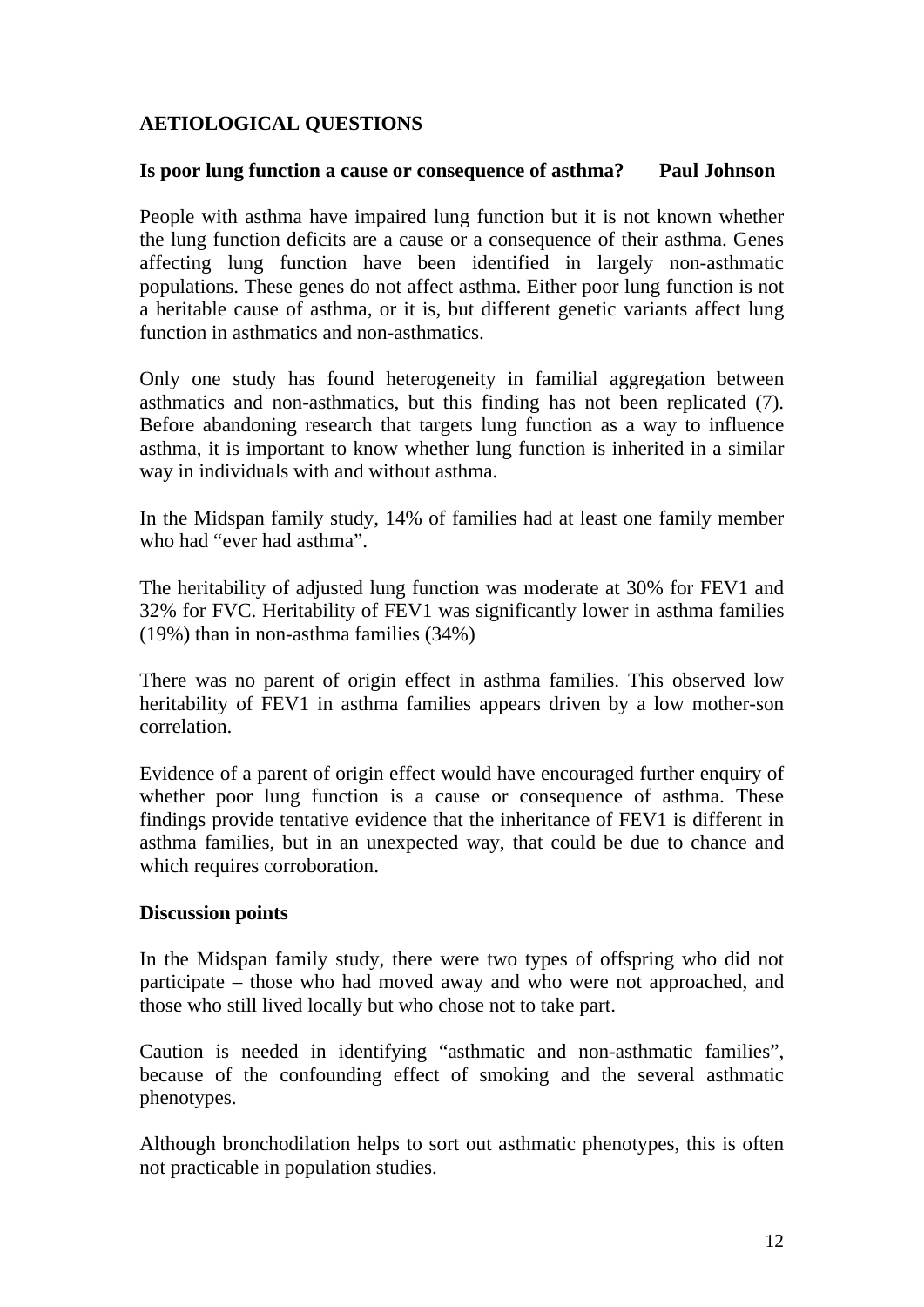Less than 1% of variation in lung function is explained by the latest genetic studies.

#### **What are the determinants of respiratory impairment and are they reversible?** Mark Upton

Understanding these questions is made more complicated by the natural history of the rise, plateau and fall of lung function and the difficulty of looking either backwards or forwards from cross sectional or short term data. Ideally we would study many of these questions with a birth cohort, in which causes would precede effects.

What is it about lung function that predicts mortality? What aspects of lung physiology are important? To answer these questions, we need to focus most on never smokers.

Some clues are available from studies of the epidemiology of respiratory symptoms. In the Busselton study, there was no association between wheeze, adjusted for all other factors, and mortality, while there was an association with breathlessness (8).

Breathlessness due to lung causes has much more to do with lung volume than with expiratory airflow. Wheeze is much more strongly related to expiratory airflow. When the effects of breathlessness and wheeze on lung function are mutually adjusted for each other, breathlessness is related to FVC, while wheeze is related to FEV1 and FEV1/FVC but not to FVC.

In lifelong never smokers in the Whitehall study, all cause mortality was related to both FEV1 and to FVC (9). As the association with FEV1 was slightly stronger, subsequent analyses focused on FEV1. The Copenhagen Study showed similar findings (10).

In the ARIC study, excluding people with respiratory symptoms, and adjusting for smoking, FVC was more strongly associated with all cause mortality than was FEV1 (3).

Of course FEV1 depends on FVC, as a measure of lung volume, but also on flow. In Midspan offspring, the correlation of FEV1 and FVC holds at about 0.9 in never, former and current smokers, dropping a little in current smokers. The consistent strength of the relationship, even in asthmatics, helps explain the apparent interchangeability of FEV1 and FVC in epidemiological analyses.

In the Midspan family study we paid a great deal of attention to the quality control of spirometry, providing participants with visual feedback on their performance, which made it easier to maintain effort for at least 6 seconds.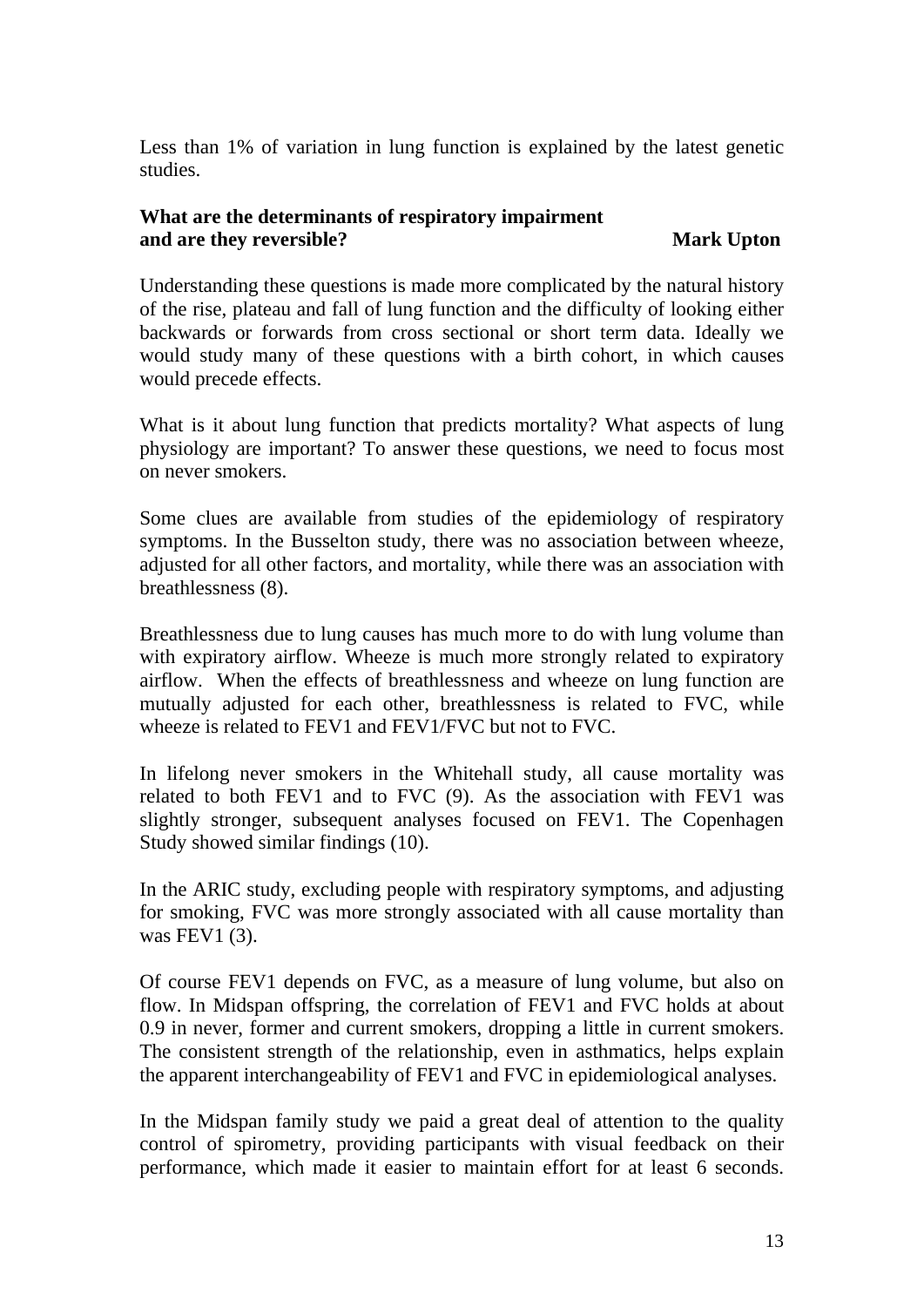Research nurses were also given regular feedback on the quality of the data they had collected, which improved the acceptability and reproducibility of measurements.

Vital capacity can be measured directly (either as slow vital capacity or inspiratory vital capacity), but in practice it is usually estimated with a forced expiratory manoeuvre. Although the Framingham Study included measurements of vital capacity, their relationship with mortality has never been published.

It is possible that we introduce additional confounding variables by using a forced expiratory manoeuvre to estimate vial capacity.

At high lung volumes, increases in intrapleural pressure lead to increases in expiratory airflow, but at middle and low lung volumes, there is little effect. The practical consequence is that when carrying out forced expiration from a position of maximum inspiration, expiratory flow is influenced significantly by the amount of effort that is put into the task. Women in particular seem not to make a maximal effort at the start of forced expiration. When participants are excluded from analysis on the basis of their not being able to produce reproducible manoeuvres (up to 12% in some studies), important population data may be lost. By providing technician support and visual feedback on their performance to participants, it was possible to reduce substantially the number of exclusions for this reason.

Older people find it harder to blow hard, as do people with limiting long term illnesses and people with lower socio-economic status. Very thin people also find it hard to blow for 6 seconds.

In the Framingham study, grip strength correlated with lung function (11). There are at least two ways in which grip strength might contribute to the link between FVC and mortality, via connections with either expiratory or inspiratory muscle strength.

Vital capacity is the difference between total lung capacity and residual volume. It's not known what effect either TLC or RV have on mortality. Vital capacity declines with age because of an age-related increase in residual volume. Total lung capacity does not change with age. Although the increase in residual volume is driven partly by age-related loss of lung elastic recoil, this cannot be the explanantion for the effect of vital capacity on mortality in the ARIC study, because loss of elasticity also drives age-related decrements in FEV1/FVC ratio, yet FEV1/FVC does not predict all cause mortality

TLC is set by the balance between inspiratory muscle strength and the recoil of the lungs. Residual volume is the result of the balance between expiratory muscle strength and the recoil of the chest wall.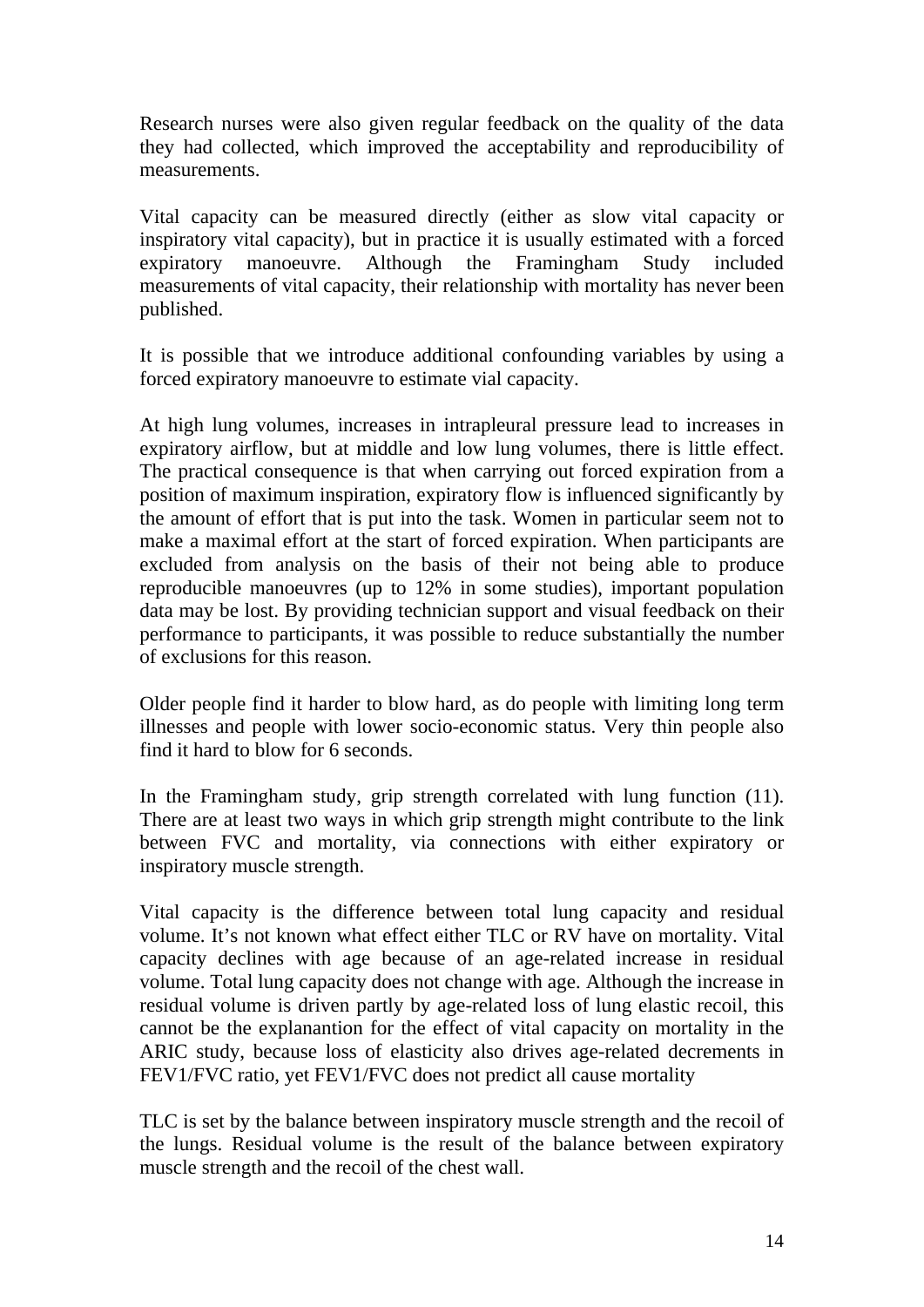Muscle strength determines not only whether we can perform a test, but also the starting level of lung volume from which forced expiration starts. In boys, RV as a proportion of TLC goes down in adolescence, as a result of their increased muscle strength. Strength development in childhood may be an important determinant, therefore, of the relationship we are trying to study between FVC and mortality.

In historical studies by John Hutchinson, every additional inch of height was associated with 8 additional cubic inches of lung capacity at a given temperature (12). Age had little effect before the age of 50.

Similar associations between height and vital capacity have been observed in current international studies and in the Midspan offspring study, although the strength of the association has increased since the mid-19<sup>th</sup> century.

Birth cohorts show relationships between birth weight and adult FVC.

Secular increases in height are driven mainly by increases in leg length.

Leg length, rather than sitting height, is the component of height that is most associated with mortality.

In adolescence, it appears to be sitting height that drives the development of lung size.

#### **Discussion points**

Can FVC performance be improved by training? If yes, is this a short term effect or does it confer long term health benefits?

Swimmers inspire very quickly and can increase their inspiratory muscle strength by training. It is not know whether swimmers have better life expectancy. Nor bagpipers.

It was felt that the ATS guidelines for excluding FVC measurements are too rigid. The ability to maintain expiration for 6 seconds should not determine whether measurements are acceptable. Reaching a plateau is more important than lasting for 6 seconds.

Only an observant and experienced technician can tell whether full inspiration has been achieved.

It was noted that Afro-Americans have poorer lung function than white Americans, but it is not clear why.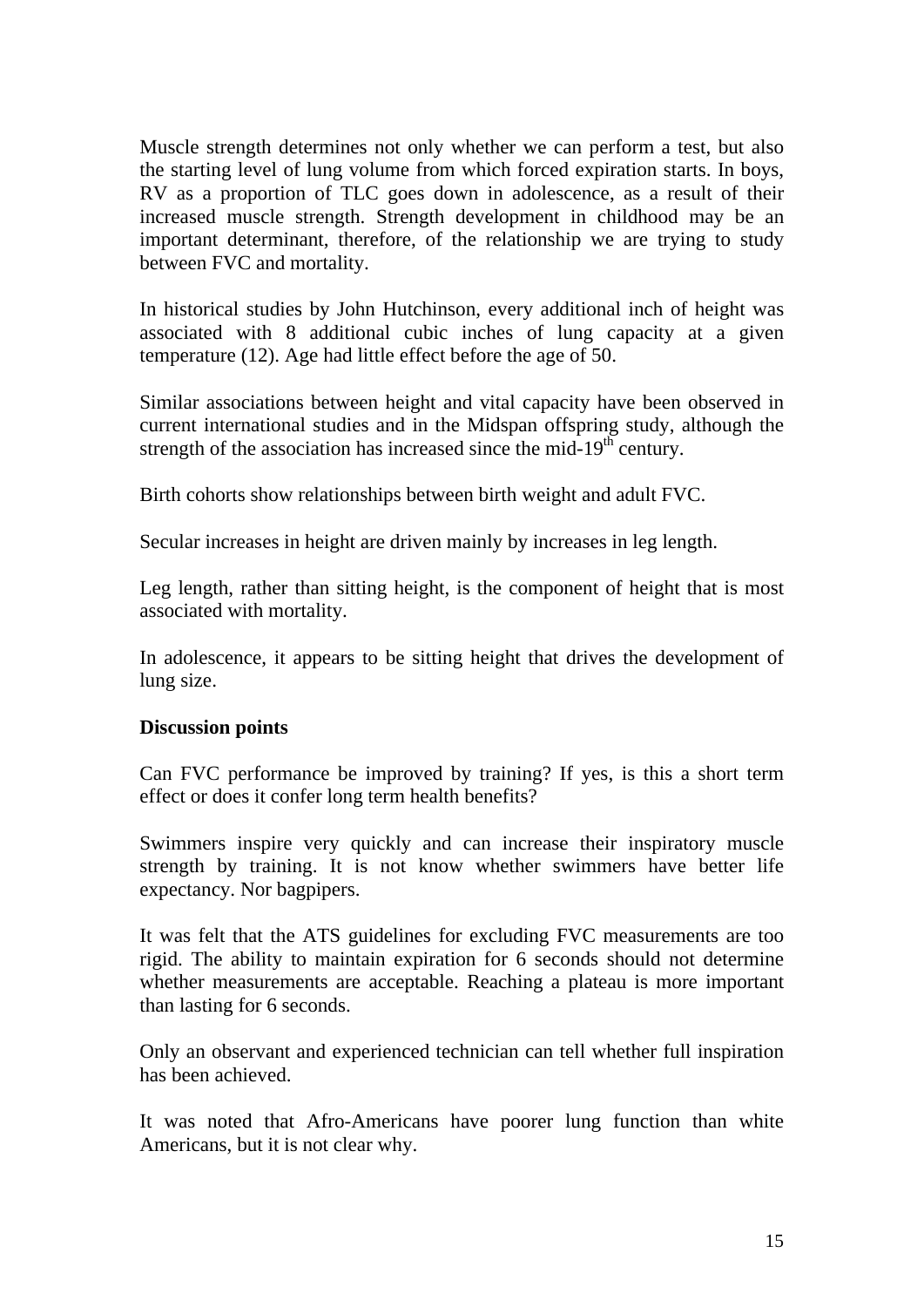It was suggested that sitting height may be a useful proxy for chest size.

In the Midspan Family Study, the associations of FEV1 with leg length were slightly weaker than their relation with trunk length (13)

# **CLINICAL AND PUBLIC HEALTH QUESTIONS**

# What does FEV1 add to CVD risk prediction? **Kenny Lawson**

This worked example followed the SIGN guidelines for identifying people without CVD but with modifiable risk factors for CVD at an early stage when preventive measures are likely to be most effective.

Just over 10,000 asymptomatic Midspan patients were assessed for CVD risk using the ASSIGN risk scoring tool, which takes account of current age, gender, socio-economic status (based on postcode, using the Scottish Index of Multiple Deprivation), family history, diabetes, cigarettes smoked per day, systolic blood pressure, HDL and total cholesterol, giving a ten year risk score for a CVD event (14). Risks above 20% are considered to be high risk, meriting preventive measures.

Can we estimate the importance of % predicted FEV1 as an additional risk factor, not only statistically, but also clinically?

Using the linked Midspan-SMR data set, outcome data comprised SMR1 data for all CVD hospital admissions, with deaths recorded from GROS. 14% of participants had a CVD event in the ten years after screening.

Average % FEV1 predicted was 92% for men and 95% for women.

Missing data included family history and HDL cholesterol. These analyses proceeded without these variables.

In females, for every percentage increase in FEV1, there is a 1% protective effective in the reduction of CVD risk  $(p,0.01)$ . In males, the protective effect is less at 0.5%, and on the border of statistical significance.

For example, in non-smoking women of 45 years with average risk factors, the effect of including FEV1 at 80% of the predicted level is to increase CVD risk from 7 to 8% - not a large difference.

In older men living in the most deprived areas, however, the effect of including FEV1 at 50% of the predicted level increases CVD risk from 41 to 47%%. This impact is greater, but in an individual who is already at very high risk relative to the threshold for intervention.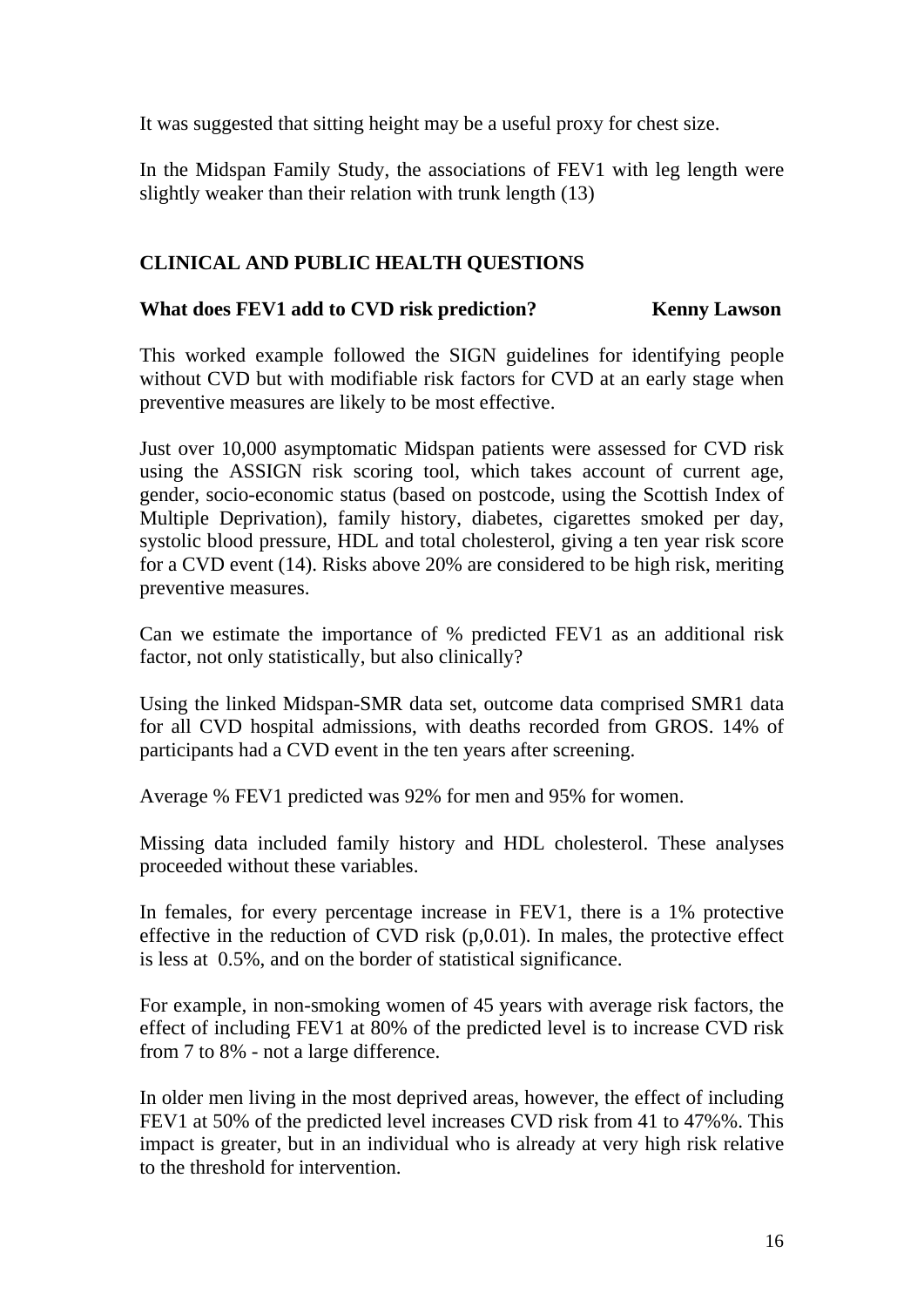It appears, therefore, that while the added effect of predicted FEV1 is statistically significant, the clinical implications for individual patients are less clear.

Are there nevertheless some "tipping points" which make the inclusion of FEV1 data important for some patients, in terms of their being classified at high CVD risk?

For illustration, the analysis used the risk factor combinations that define orthodox 10 year risk tables (e.g. JBS, EUROSCORE). We then calculated the ASSIGN 10 year risk score with and without predicted FEV1 as a risk factor. The inclusion of predicted FEV1 can shift individuals from intermediate to high risk categories, but usually on the basis of large percentage predicted FEV1 reductions of 50% and 30%, irrespective of socio-economic status.

A key observation is that in people who are already at high risk on the basis of other CVD risk factors, including socio-economic status, reduced predicted FEV1 has little additional effect on CVD risk.

In Midspan only 4% of the population have FEV1 values below 50% predicted. At the 30% level, the proportion is about 1%.

Redoing these analyses with FEV and FVC instead of FEV1, the results were significant for women but not for men.

### **Discussion points**

Can FEV1 help in parts of the country where postcodes are a poor guide to socio-economic status, because of the ecological fallacy? That remains a research question.

Similarly, could knowledge of FEV1 help to restrict the need for universal cholesterol testing, given that spirometry is relatively cheap to carry out?

It was pointed out that the dominant effect of increasing age on CVD risk is that other risk factors become less important in older people, when large numbers are categorised at high CVD risk on grounds of age alone. Kenny Lawson and Andy Briggs are developing a method to remove the dominant effect of age by estimating CVD risk and life expectancy, based upon modifiable risk factors. This will also provide an opportunity to estimate the potential benefits from changes to modifiable risk factors

It was pointed out that any additions to CVD screening should be assessed in terms of the accepted screening criteria including sensitivity and specificity of test and the availability of effective treatments.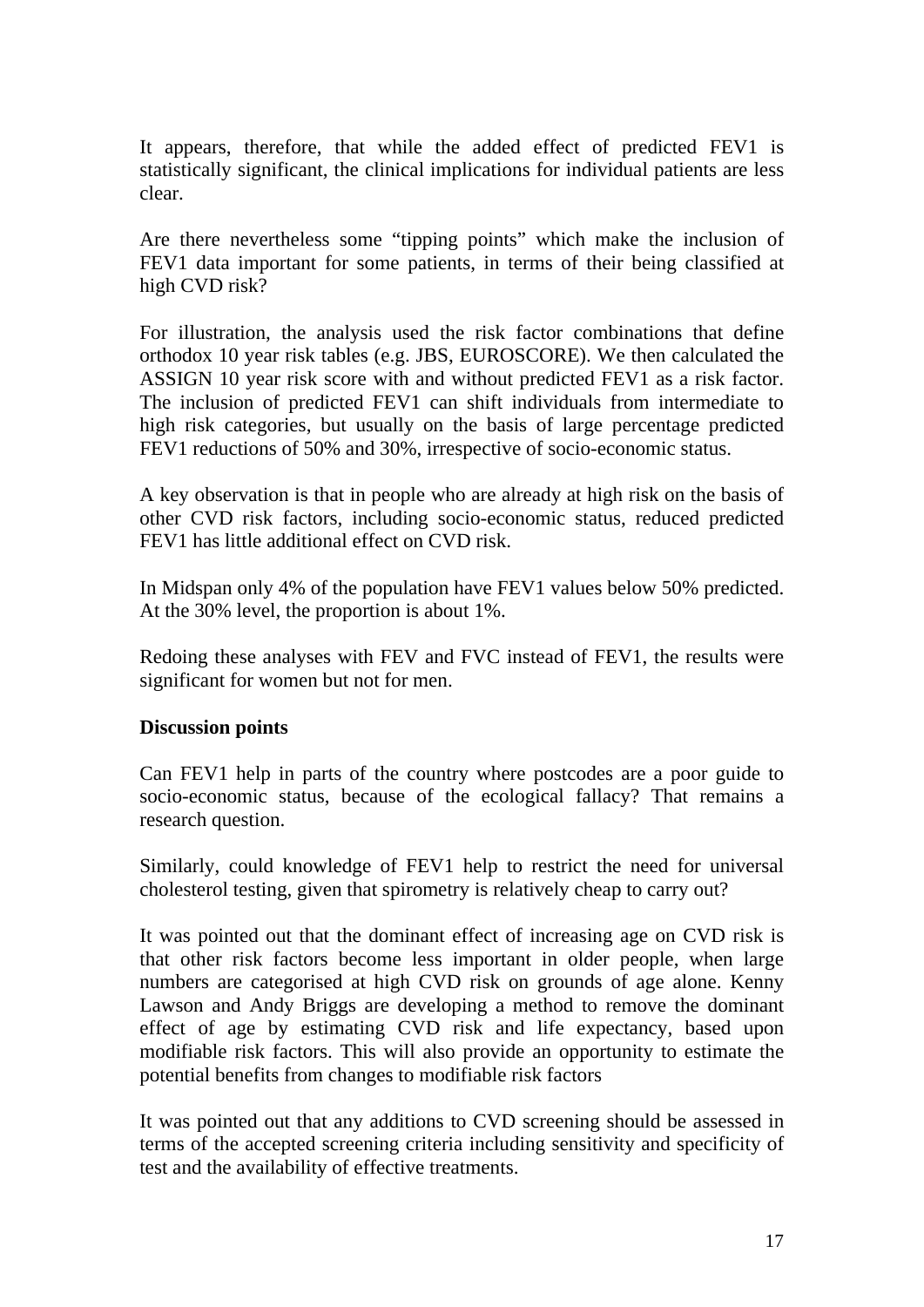This analysis using Midspan provides reason for follow-up work. The analysis could be repeated using the linked SHeS-SMR which includes all ASSIGN variables and FEV1. Using a recent representative cohort could also allow estimation of the percentage of the population who may be reclassified at high CVD risk.

#### **Public health monitoring: review of Scottish Health Survey data Alastair Leyland**

Scottish Health Surveys were conducted in 1995, 1998, 2003 and 2008, when FEV1 was measured during nurse interviews, which leads to reduced numbers in later surveys (6). Analyses of inequalities by social class are based on 8583 men and 10318 women, drawing from all four surveys but with the largest numbers from the first two surveys. For practical reasons, analyses of social patterns within these data are based on either individual social class or education, as the change from Carstairs score to SIMD as the area-based deprivation measure of choice meant that comparable measures were not available at all time points.

There was no trend of FEV1 over time in men aged 15-24. There are however trends of increasing lung volume in older age groups up to age 74, which is good news. The trends may be associated with secular trends in height, but this is unlikely to be the sole explanation. In women there were significant increases in FEV1 over time in every age group up to age 84.

Analyses of inequality were based on the slope index of inequality, describing a regression line for the trend over time using the entire data set, and interpretable as a comparison of the extremes. Men aged 25-34 are the only age group in which there appears to be a decrease in inequality. For the first three surveys there was clear inequality with lower social classes having lower FEV1 by about 0.5 litres in men. In the most recent survey, however, the numbers are small and difficult to interpret on their own. In all other age-sex groups, there is no consistent pattern of changing inequalities.

In women there is a suggestion of decreasing inequality in women 15-24 and widening inequality in women aged 65-74.

When education is used instead of social class, a similar pattern is seen.

On average the social differences come to about 0.4 litres for men and women, whether based on social class or education.

The above figures are based on crude FEV1 data and do not take account of differences due to height.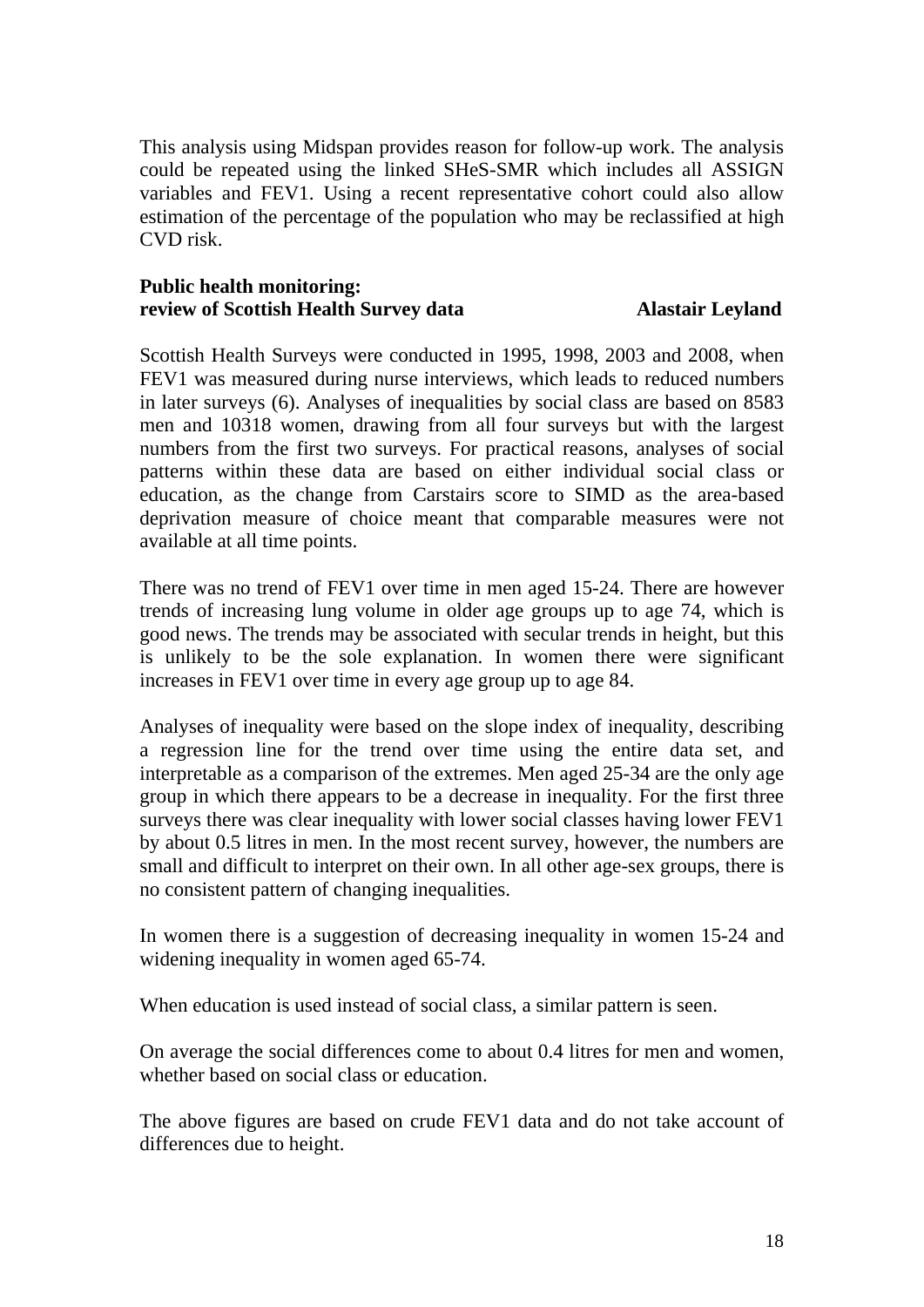Analyses based on predicted FEV1 show a strong decline with age in men and women. Age has a stronger effect than height. Survey year also had a small effect suggesting that lung function is increasing over time, independently of height, at a slow rate.

Trends in inequality again suggest diminishing inequality in men aged 25-34 but no consistent change in other age groups.

For women, the patterns are similar, clustering around a 10% reduction in predicted FEV1 in the most disadvantaged groups and showing decreasing inequality in the youngest age group.

Using education as an indicator there is again decreasing inequality in men aged 25-34, increasing inequality in men aged 35-44 and no significant trends in women in any of the age groups.

In summary, decreases in inequalities were found by social class and education in men aged 25-34, an increase in inequality was found by education for men aged 35-44 and a decrease in inequalities by social class for women aged 15- 24.

The magnitude of the differences were about 7% and 9% for social class in men and women respectively. For education, the differences were 9 and 10% respectively.

The 0.45 litre difference in FEV across the social spectrum in men is equivalent to 10.5 cm in height or 12 year's decline in lung function, while the difference of 0.40 litre in women is equivalent to 11.5 cm in height or 14 year's decline in lung function.

Related analyses of linked SHS data suggest that an increase in FEV1 of 1 litre is associated with a decrease of 70% in subsequent mortality in men and a 80% reduction in mortality in women.

Alternatively, the observed differences of 0.45 litre and 0.40 litre in men and women are associated with hazard ratios of 0.6 and 0.5 respectively.

Differential patterns of smoking explain 20-25% of inequalities in FEV1, which is equivalent to the effect of height. Weight, physical activity and respiratory illness have little impact on inequalities (data for 1998-2008 only). Parental social class explains a further 20% of inequalities (data for 2003-08 only). Second hand smoke exposure and urban/rural residence had no impact on inequalities.

In conclusion, there are trends of increasing FEV1 for men 25-64 and women aged 15 and over. There is a general pattern of inequalities at all ages, which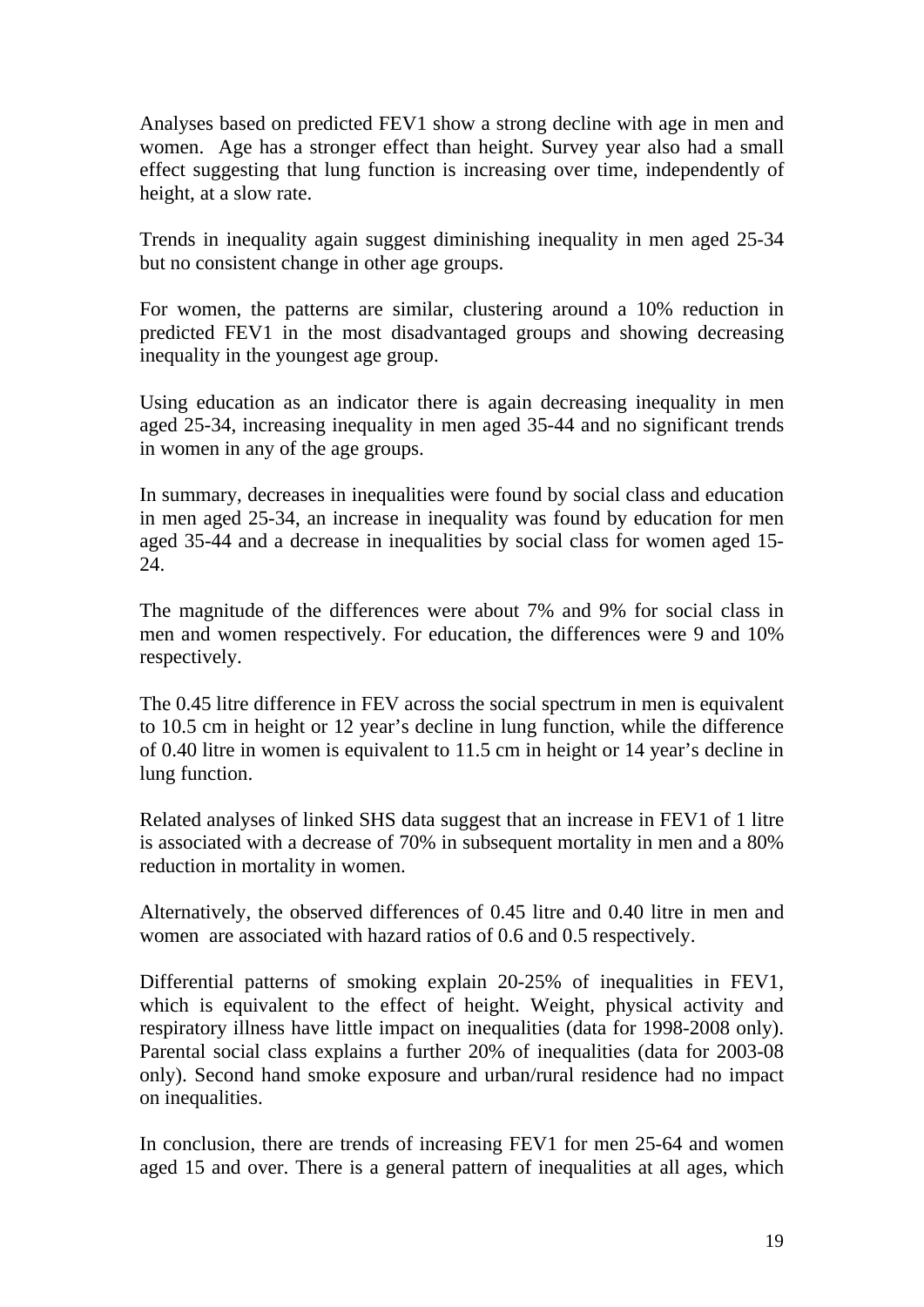appear to be decreasing in men aged 25-34 (for FEV1 or FVC, based on social class or education) while remaining unchanged at other ages and in women. The observed inequalities are equivalent to about 11 cm in height, or 12-14 years in age, and are associated with reduced hazards of mortality of 40% in men and 50% in women. Smoking and parental social class contribute to these inequalities but leave about 50% of the variation unexplained.

#### **Discussion points**

The secular changes over time are small, and much less than the differences observed between cohorts.

Scepticism was expressed concerning the observed trends in the youngest age groups, given the low response rates, and the likely differences between respondents and non-respondents. Weighting techniques are unlikely to correct for this.

The observed associations of lung function and their equivalence to years of decline in lung function appear to help explain a substantial part of the social patterning of the difference between chronological and physiological age.

The decrease in inequality in men aged 25-34 is counter-intuitive with population trends in mortality. While the SHS data may be true for participants in the SHS, they may not reflect wider society and the main causes of death in this age group. It was observed that the sort of people who die of drink, drugs and violence in this age group may not be the sort of people who take part in health surveys.

It is possible that the inequalities in FEV1 observed in the youngest age groups are due to differential growth and development within social groups.

Are there trends in time for FEV1 or FVC in healthy never smokers?

As predicted FEV1 is increasing over time in some groups. this cannot be explained by trends in height.

### **GENERAL DISCUSSION**

For **Jorgen Vestbo**, lung function tests are not just for public health monitoring. They may also be useful in clinical practice, especially in recognising undiagnosed asthma and/or COPD, for example in younger people. In clinical practice, a problem is the lack of longitudinal data. A predicted FEV of 83% is not too bad, unless a previous measurement was 120%. However, in order to characterise individuals, clinicians need high quality data, usually made by experienced technicians. Imprecise data which are good enough for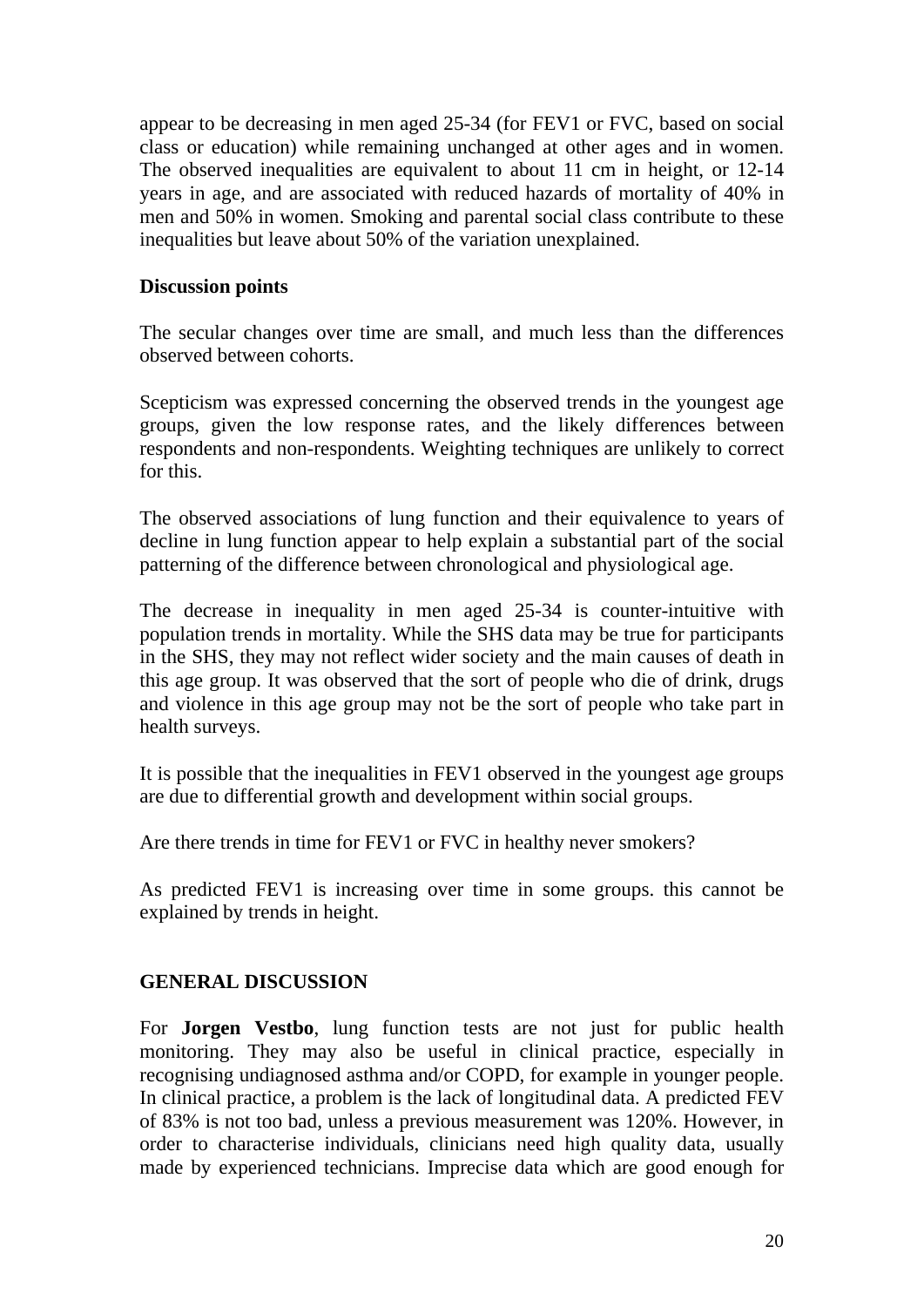epidemiology are unlikely to be good enough for clinical practice. The "best of 3" approach is insufficient. He preferred FEV1 to FVC, as FEV1 relates more to clinical work.

For **David Strachan** the interest of the topic was not only whether risk prediction could be improved in individuals, or the place of lung function tests in public health monitoring, but also whether there may be clues to the constitutional determinants of health and shortened life expectancy. An impressive fact is that the early epidemiological findings have stood the test of time and are still important. There are unresolved issues about the importance of FEV1 and FVC, and also sitting height and leg length. A key determinant of good health, however, is body size. Bigger people live longer. Chest size is probably a surrogate for the size of internal organs and their reliance, or ability to sustain insults. Strength is also important, not only in expiration but also inspiration. Grip strength may be an indirect indicator of such strength. Chest recoil is another important part of the equation. In terms of outcome, does lung function predict incident disease or case-fatality? Does this make a difference to individual risk prediction, in terms of the shifts in the numbers of people categorised at high or middling risk with and without lung function data? On the population health issue, body size is the outcome of many early life determinants. Of particular interest are the determinants of lung function in life long never smokers.

For **Peter Burney**, the meeting had covered a huge agenda and many issues which merit further research and discussion. Precise questions are essential. For example, whether smokers are included or excluded raises a host of different research questions. In the ARIC study published in Thorax, a main aim was to establish population norms, addressing the issue of ethnicity. African Americans have lower lung function than white Americans, and associated higher mortality, but when known risk factors, such as height and smoking are taken into account, the ethnic differences disappear. In the US, it is controversial to suggest that race is a proxy for social class. On the FVC v FEV1 issue, these are so inter-related that it is difficult to disentangle their relative importance. More important is FVC versus the FEV1/FVC ratio. Another issue is the tendency in research studies to exclude individuals with unsatisfactory performance in lung function tests. These may include many people with important morbidity. At the moment, the priority is to understand the epidemiology and aetiology, and then the practical value of this information. How can FVC be changed? If compulsory swimming improved FVC, would that deliver the hoped for benefits in terms of interrupting the causal pathway? Unfortunately, the causal pathways are not well understood. More research is needed on that issue. At present, almost all the criteria required to justify screening of lung function are not met. So although it may be of interest and use for clinicians to have access to such information there is at present no strong argument for the data to be collected on a population basis.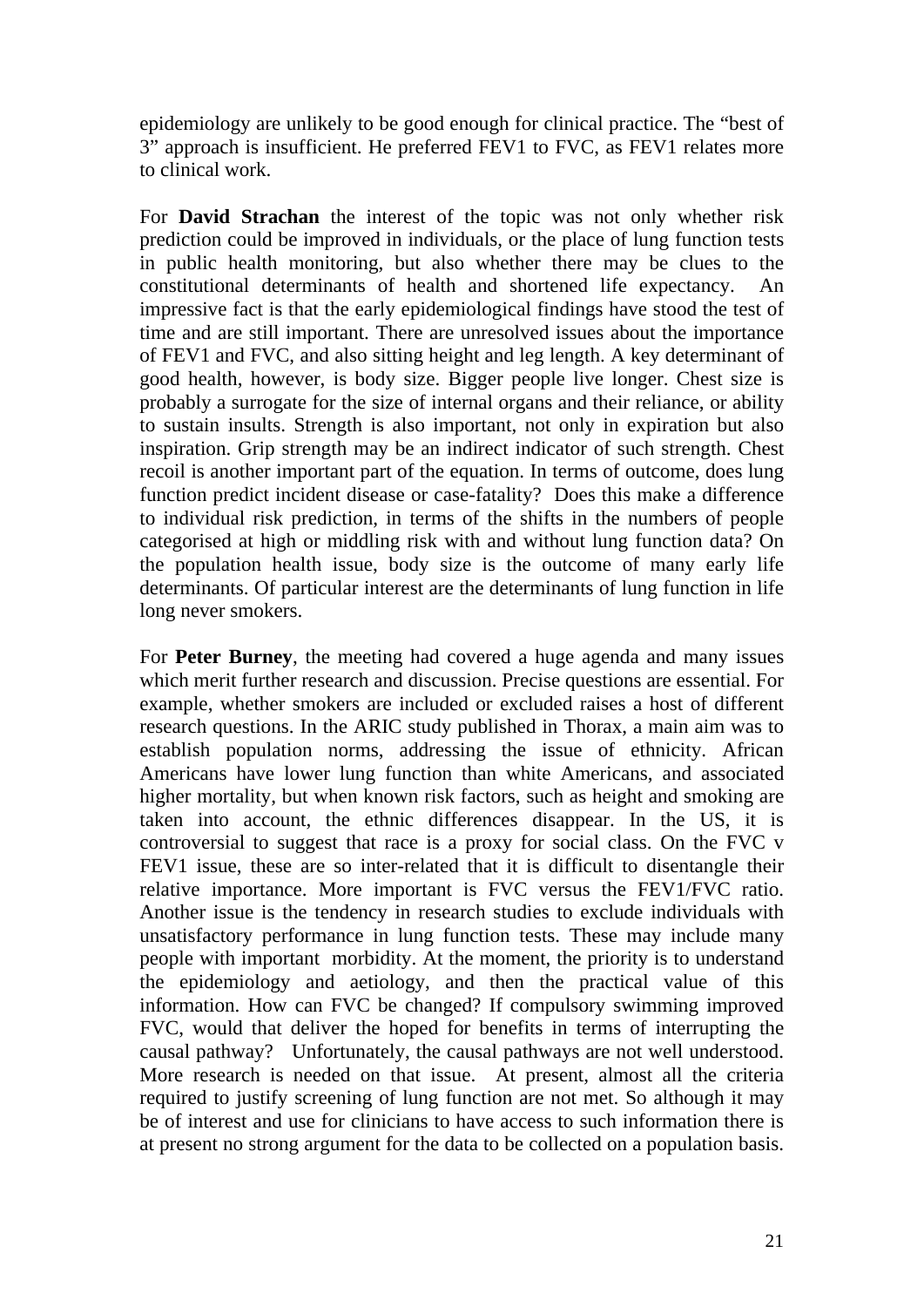The increasing fragmentation and discontinuity of care makes it more difficult to imagine such long term monitoring of all patients in a practice.

In view of the apparent equivalence of FEV1 and FVC, why has there been so much focus on FEV1? No clear answer emerged, except perhaps that investigators find FVC a more difficult measurement to make. The main uncertainty is whether people have taken a full inspiration prior to a forced expiratory manoeuvre.

**Graham Watt** asked whether "it was all about growth" with lung function simply the only test of an internal organ system which can be carried out noninvasively and relatively easily in large numbers of young people. Determinants of growth and subsequent decline might apply to several body systems. A practical consequence is that unless deficits in FVC and FEV1 are specific, it seems unlikely that treatments directed at lung function could reverse the associated morbidity and mortality.

As an epidemiologist, **Cairns Smith** expressed fascination with a risk factor that seemed to be consistent in explaining everything. However, information on mechanisms is lacking. Possibly lung function is a confounding variable, but if it is "measuring something else", it does so very well. He drew a comparison with the epidemiology of smoking behaviour, in which smokers tend to be lumped together, despite many different patterns of smoking behaviour and consumption. Better understanding of the process of decline in lung function and rate would be helpful. At present, decline can only be identified in retrospect. Indoor air pollution is also an important and neglected environmental context in which lung function could be investigated. As a public health physician, he was concerned not to screen for conditions for which there is no effective intervention. Most events occur in people who are not at high risk, so population measures should also be considered.

It was said that statins have been shown to improve survival in patients with COPD. However, it is not known whether lung function helps to predict response.

**John Frank** drew attention to similar models of growth and decline, such as bone mass. What are the determinants that can be influenced via primary prevention, to increase the peak and to reduce decline. These causal factors are unlikely to be the same. Might a prolonged period of breast feeding help to reach higher peaks of lung function? Does steroid therapy in premature babies lead to poorer lung function in survivors. Should swimming be compulsory? He observed that regular swimmers are "built" in a different way from nonswimmers. What population monitoring system would let us know what we had achieved? If the age of peaks of lung function have a wide variance, crosssectional measures will miss important information. Repeat measures are needed to understand trajectories and establish norms. The SHS, with its annual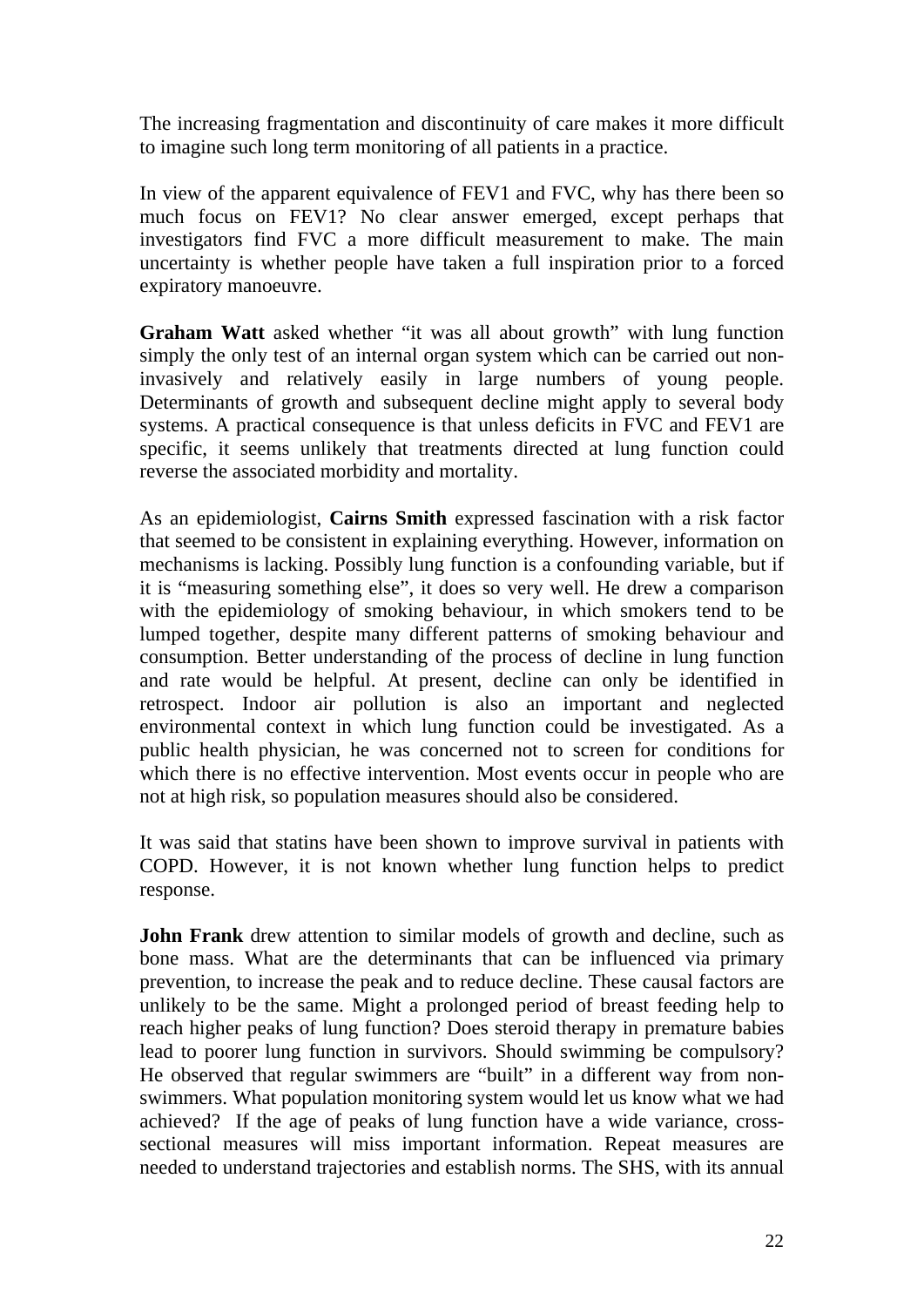surveys, is a step in the right direction. A better approach, however, would be to add lung function data to existing Scottish early life cohorts, such as GUS (Growing Up in Scotland, comprising two cohorts).

A crucial unanswered question is whether lung function in Scotland is improving over time. The evidence from the Twenty-07 and Scottish Health Studies is inconclusive, and confounded by changes in measurement methodology, possible improvements in performance of the tests and uncertainty concerning the representativeness of serial population samples. In the Scottish Health Survey data there are upwards trends in FEV1 which may be associated with secular trends in height (which implies that the trend is in actual FEV1 rather than height-adjusted FEV1).

**David Strachan** commented that when his colleagues compared the 1946 and 1958 British birth cohorts, each measured at age 43-45 years, they initially found quite a substantial improvement in both FEV1 and FVC over that 12 year birth interval, adjusting for sex, height and a range of other covariates. But after testing in detail the performance of the different spirometers, they concluded that the residual cohort difference could be explained away by technical artefacts (15)

It is possible that the wide ranging effect of respiratory impairment on premature mortality from many causes of death may account for part of the "Glasgow and Scottish Effects" which have been described, mostly on the basis of ecological data, as the component of high mortality rates in Glasgow and Scotland which are not explained by conventional risk factors (16).

It was said that gas exchange and lung function are largely separate issues. Restricted gas exchange is much more a clinical issue and is not an issue at the levels of respiratory impairment which generally occur in population studies.

Asthma was again raised as a possible confounding issue, especially in studies of younger people where it is under-diagnosed. Without bronchodilation, it is impossible to be sure who has asthma and who hasn't. Asthma is much more likely to be under-diagnosed in people under 45.

In the Copenhagen Study, 40% of smokers developed COPD compared with 8% of never smokers (17). Although COPD in smokers is usually attributed to smoking, that is clearly not the complete story. Lung function measurements could help to tease out the different types of trajectory.

It was agreed that the Chinese population seems set to repeat the epidemiology which has been observed in western populations over the last 30-40 years.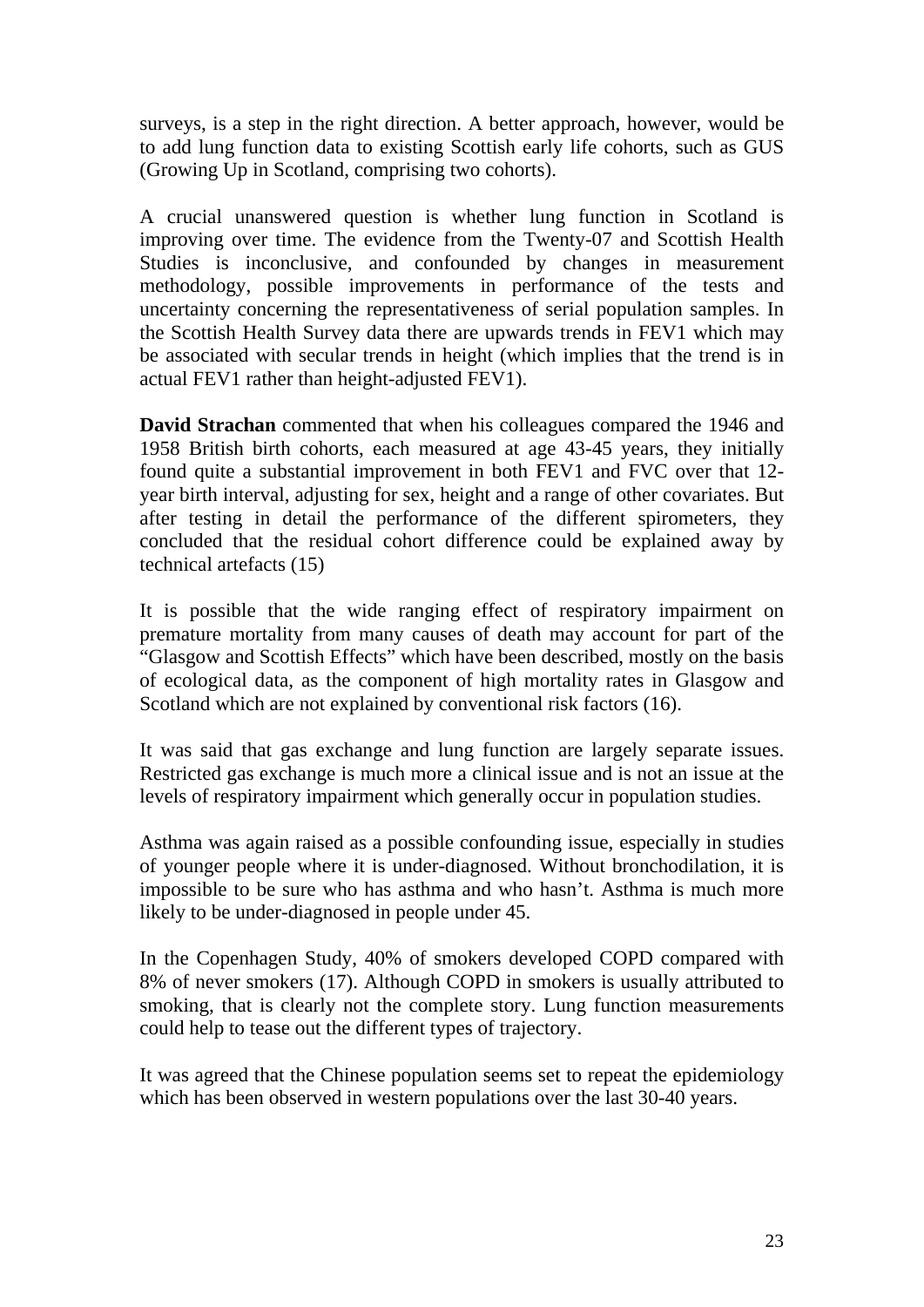Should screened individuals with respiratory impairment be entered into rehabilitation studies? There is evidence that patients with mild COPD take less exercise, which may also influence susceptibility to coronary heart disease.

Reference was made to the Heart Protection Study in showing the importance of treating CVD risk rather than cholesterol levels per se (18). Might this justify risk scores including FEV1, even though there is no intervention to alter FEV1 directly? (i.e. in the same way that family history is included as a risk factor)

Has Pharma been influential in determining the focus on FEV1 rather than FVC? It was said that in most studies, the effects of FV1 and FVC are similar.

The TORCH study is the only COPD intervention study with mortality as an outcome, with only 1500 patients in each arm (19). Very few outcome data are available. The effectiveness of statins is based on observational studies.

# **CONCLUSIONS AND RECOMMENDATIONS**

The symposium was held to review the public health significance of what is known about the epidemiology of respiratory impairment, based largely on Scottish studies, but also drawing on expert and generalist knowledge.

The meeting confirmed the significance of respiratory impairment, as measured by FEV1 or by FVC, as a major predictor of disease-specific and all cause mortality in men and women, including never smokers, based on data from several Scottish cohorts.

### **Public health importance of lung function**

The epidemiology and importance of respiratory impairment is that it affects mortality from most causes, extending far beyond its associations with respiratory disease and providing a substantial additional explanation of poor health in Scotland in general and Glasgow in particular.

It is possible that these observations account for part of the "Glasgow and Scottish Effects" which have been described, mostly on the basis of ecological data, as the component of high mortality rates in Glasgow and Scotland which are not explained by conventional risk factors.

### **Natural history**

The natural history of lung function comprises an initial period of growth, reaching a peak in early adulthood and followed by a period of decline with age, which may be fast or slow depending on the respiratory hazards encountered. It seems likely that the initial period of growth is not specific to the lung, but is part of general body growth and development.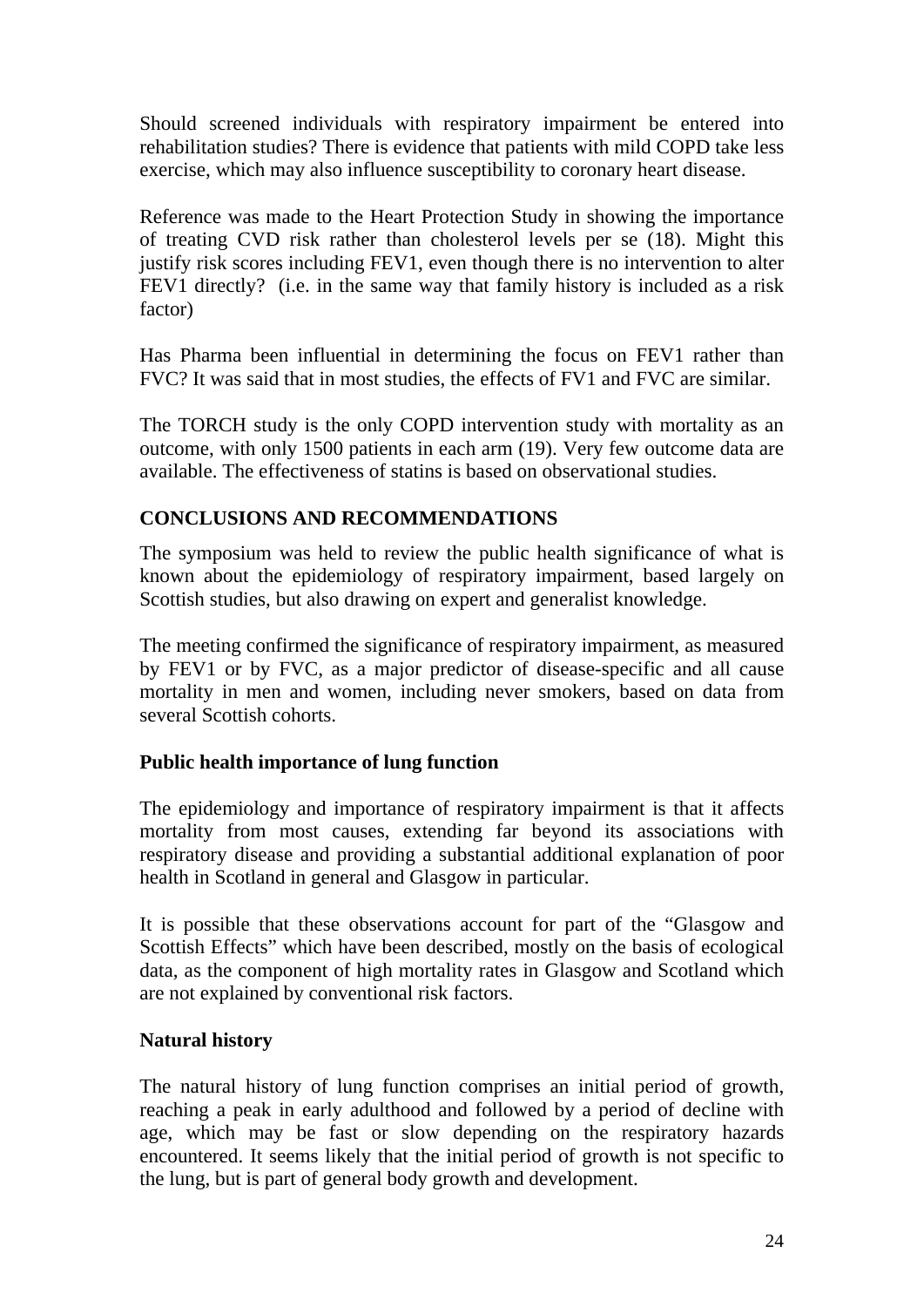Despite the strength and consistency of the epidemiological signal, it is not clear what actions can be taken to maximise respiratory function or to prevent or slow subsequent decline. More research is needed, especially in nonsmokers.

If the epidemiological findings concerning respiratory impairment are part of a more general phenomenon, whereby impaired body growth is associated with premature mortality, it would seem unlikely that interventions focused on the lung could substantially reverse these wider effects.

A separate issue concerns the epidemiology of airways obstruction, as measured by FEV1/FVC, including its reversible (asthmatic) and nonreversible forms. Over the course of the listed studies, atopy, hay fever and asthma have all increased in prevalence, while symptoms of COPD have declined. The symposium noted that the genetic determinants of asthma are not the same as those associated with lung function.

From an aetiological point of view, there is great interest in both the antenatal and postnatal determinants of the development of lung function in never smokers, as well as the determinants of the onset and rate of subsequent lung function decline. New or modified existing research cohorts are needed to address these questions.

### **What to measure ?**

As measurements, FEV1 and FVC are very closely related, and are largely interchangeable in studies of non-respiratory mortality. The convention has been to use FEV1, but there is some suggestion that FVC is a better explanatory measure. However, with FVC data, there is often uncertainty as to whether the measurement has followed a full inspiration and whether expiration reached a plateau.

The convention has been to correct measurements of FEV1 to a predicted measure based on normal values observed in someone of similar age, sex and height, who has never smoked and who has no respiratory symptoms. It is possible that the correction for height loses important aetiological information, given that greater body size is itself associated with better health and longevity.

### **Clinical implications**

It is not clear whether measurements of lung function have clinical utility. While longitudinal data are desirable in indicating whether a current measurement has been stable or dynamic over time, there is currently no sound reason why such longitudinal data should be collected except in research studies. Most of the criteria required for screening have not been met.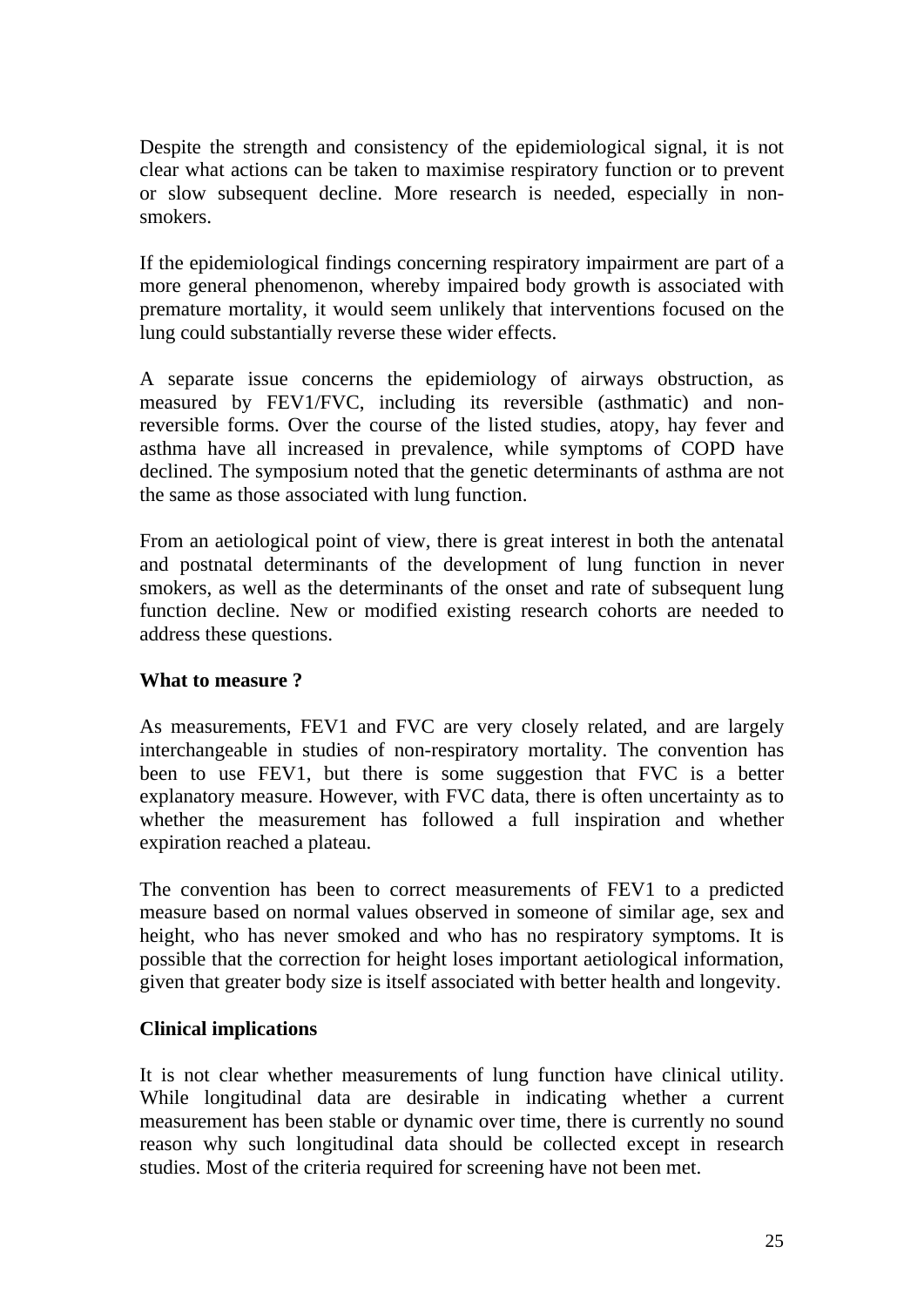There is currently no clinical intervention, other than smoking cessation, which has been shown to improve lung function, or to slow the process of decline.

Measurements of FEV1 add predictive value to cardiovascular disease risk scores, but usually in people who are already at high risk with risk scores in excess of intervention thresholds. Further analyses may identify subgroups of people in which FEV1 data may have important positive or negative predictive value.

Further analyses could also determine whether FEV1 measurements might substitute for post code assessments of socio-economic deprivation, potentially removing this source of ecological fallacy from CVD risk estimation.

# **Public health monitoring**

A crucial but unresolved question is whether lung function in Scotland is improving over time. Recent improvements in life expectancy in Scotland, as in most countries, could be due to changes in "constitution" or "resilience", for which lung function could be an indicator, possibly reflecting influences across the life course. On the other hand, if lung function has not changed over successive generations, another explanation must be driving improvements in life expectancy.

There is a need for continued public health monitoring of lung function in Scotland by the Scottish Health Survey, to establish whether, in whom and why lung function is improving.

### **Research questions**

There is also a need for further research to describe and explain the epidemiology of respiratory impairment, especially in non-smokers, with a view to identifying and evaluating measures to improve public health.

- Most Scottish studies have focused on FEV1 rather than *Forced Vitality Capacity.* There is evidence that FVC may be more important. Reanalyses of Scottish studies should address this issue, especially in never smokers.
- Existing datasets could be used to assess to what extent respiratory impairment is associated with *disease incidence and/or case-fatality*.
- Data from serial Scottish Health Surveys (SHeS) should be used to describe the *social patterning of lung function* in Scotland.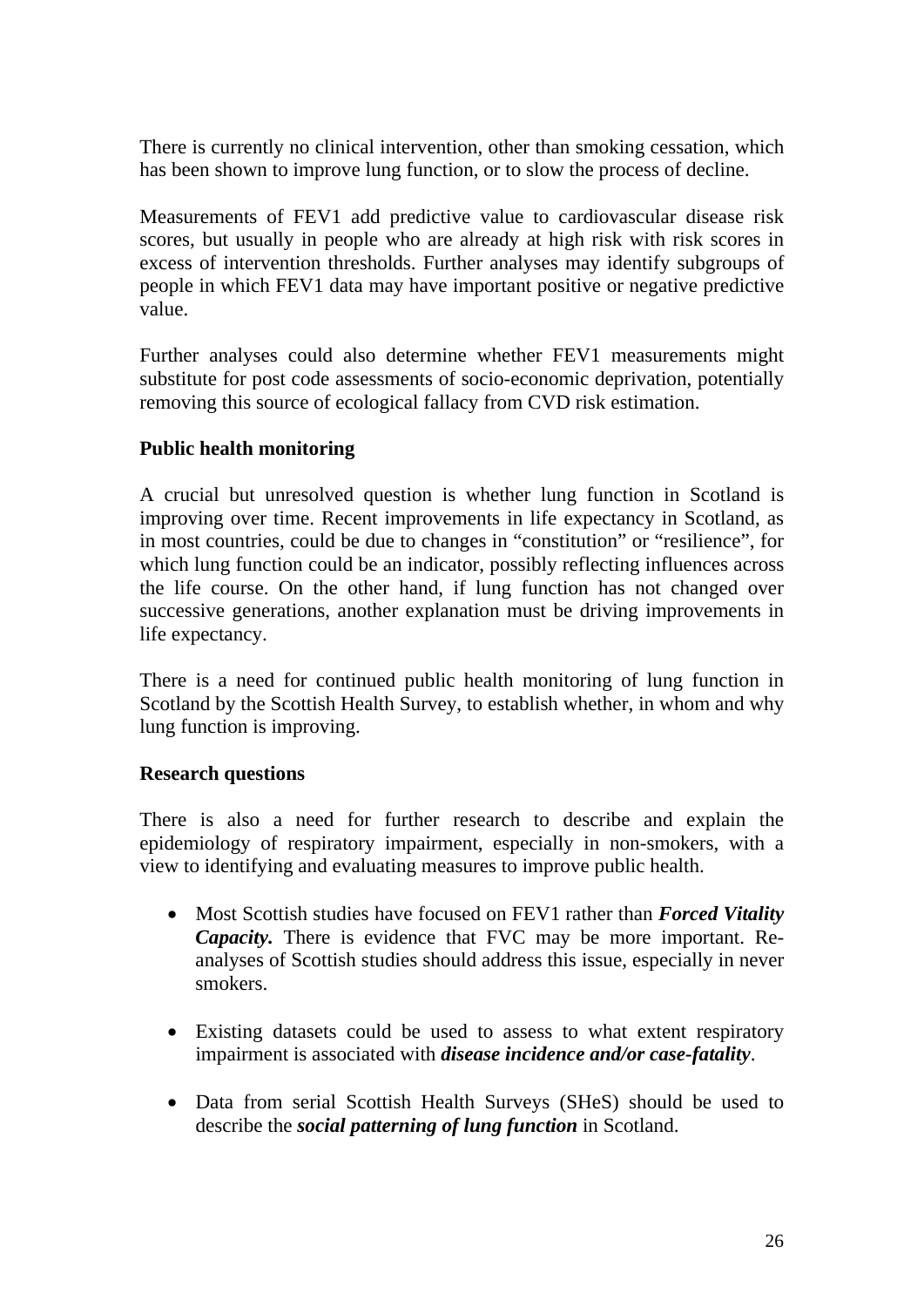- Existing data could also be used to explore the *inter-relationship of height and lung function*. For example, two people might have the same % predicted FEV1, while one is short and the other tall. In general, it is better to be tall. Is it better to be tall with some respiratory impairment (<100% of predicted) or short with no respiratory impairment?
- Analyses of linked SHeS/SMR/GROS data should explore the *interchangeability of measurements of lung function, serum cholesterol and postcode deprivation* (SIMD) in the prediction of cardiovascular risk. This work should also identify situations in which lung function measurements make a substantial difference to CVD risk.
- Existing Scottish *longitudinal studies of health in childhood and adolescence* (Growing up in Scotland) should include serial measures of lung function as these cohorts get older. Is breastfeeding associated with better long term lung growth? What is known about the determinants and timing of peak lung function?
- Studies could assess the importance of *muscular strength*, for example, as measured by grip strength, as a determinant of inspiratory and expiratory performance. Is the relatively increased inspiratory capacity acquired by swimmers associated with health benefits in later life?

**Professor Graham Watt MD FRCGP FFPH FRCP(Glas+Edin) FMedSci Chair, Midspan Studies Steering Committee [graham.watt@glasgw.ac.uk](mailto:graham.watt@glasgw.ac.uk) November 2011** 

### **ACKNOWLEDGEMENTS**

Many thanks to the Director of the Glasgow Centre for Population Health, Professor Carol Tannahill, for financial and administrative support for the symposium; to the guest experts for giving their time; and to the presenters who analysed and presented data especially for the symposium.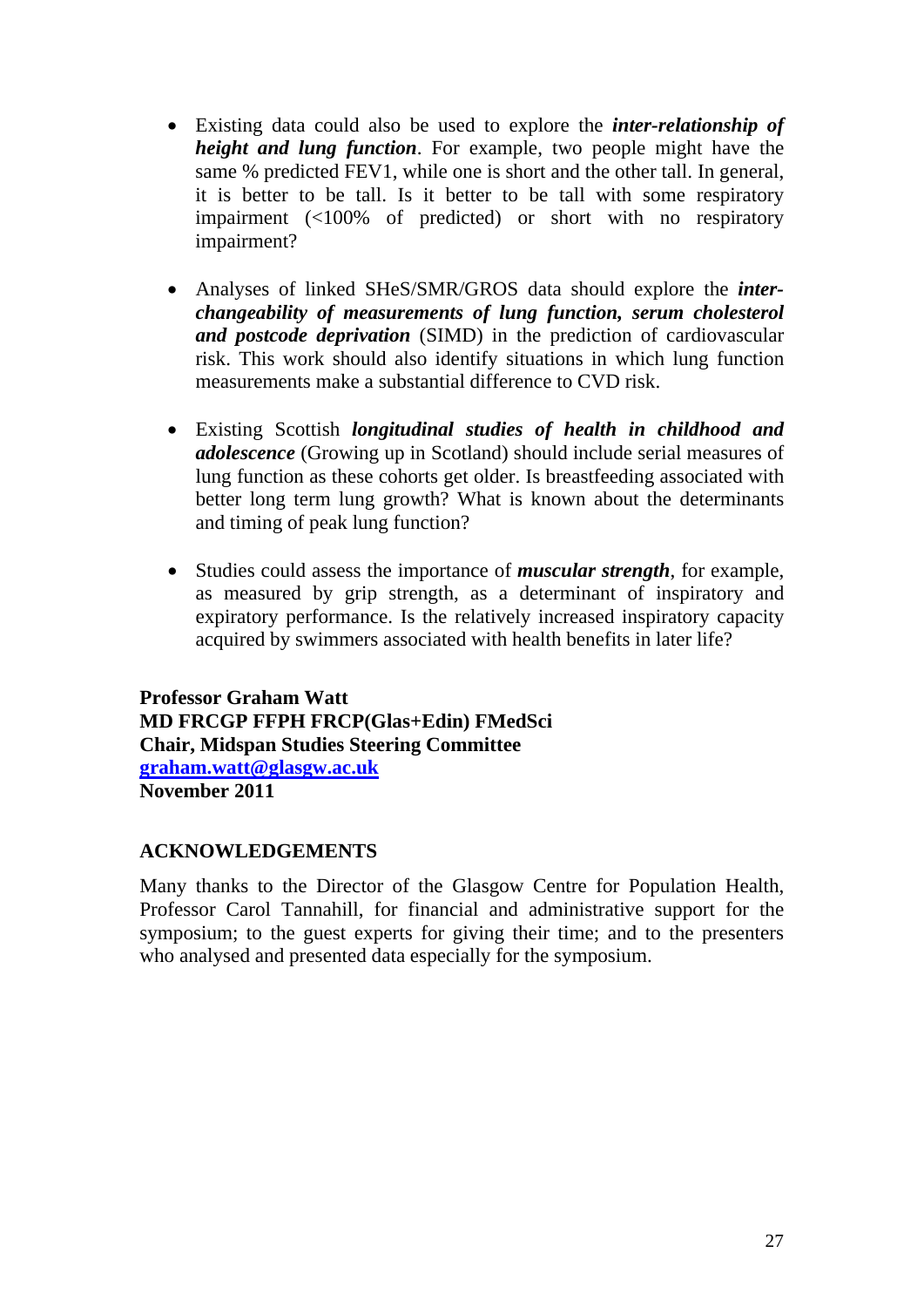### **REFERENCES**

- 1. Hole DJ, Watt GCM, Davey Smith G, Hart CL, Gillis CR, Hawthorne VM. Impaired lung function in men and women: findings from the Renfrew and Paisley prospective population study. *BMJ* 1996;313:711- 5.
- 2. Strachan DP. Commentary: Predicting and preventing premature mortality *BMJ* 1996; 313:711-5
- 3. Burney PGJ Hooper R. Forced vital capacity, airway obstruction and survival in a general population sample from the USA. *Thorax* 2011;66:48-54
- 4. Mannino DM Watt GCM Hole DJ Gillis CR McConnachie A Davey Smith G Upton MN Hawthorne V Sin DD, Man SFP Van Eeden S Maple DW Vestbo J. The natural history of COPD lung function. *European Respiratory Journal* 2006;27:627-9
- 5. Gray L, Batty GD, Craig P, Stewart C, Whyte B, Finlayson A, et al. Cohort profile: the Scottish Health Surveys cohort: linkage of study participants to routinely collected records for mortality, hospital discharge, cancer and offspring birth characteristics in three nationwide studies. *International Journal of Epidemiology*. 2010;9:345-50.
- 6. Benzeval M, Der G, Ellaway A, Hunt K, Sweeting H, West P, Macintyre S. The West of Scotland Twenty-07 Study: Health in the Community: Cohort Profile. *International Journal of Epidemiology* 2009;38:1215-1223
- 7. Holberg C, Morgan W, Wright A. Differences in familial segregation of FEV1 between asthmatic and non-asthmatic families – Role of a maternal component. *American Journal of Respiratory and Critical Care Medicine* 1998;158:162-169
- 8. Knuiman MW, James AL, Divitini ML, Ryan G, Bartholomew HC, Musk AW. Lung function, respiratory symptoms and mortality. Resuts from the Busselton Health Study. *Annals of American Epidemiology* 1999;9:297-306
- 9. D P Strachan. Ventilatory function, height, and mortality among lifelong non-smokers. *Journal of Epidemiology and Community Health* 1992;46:66-70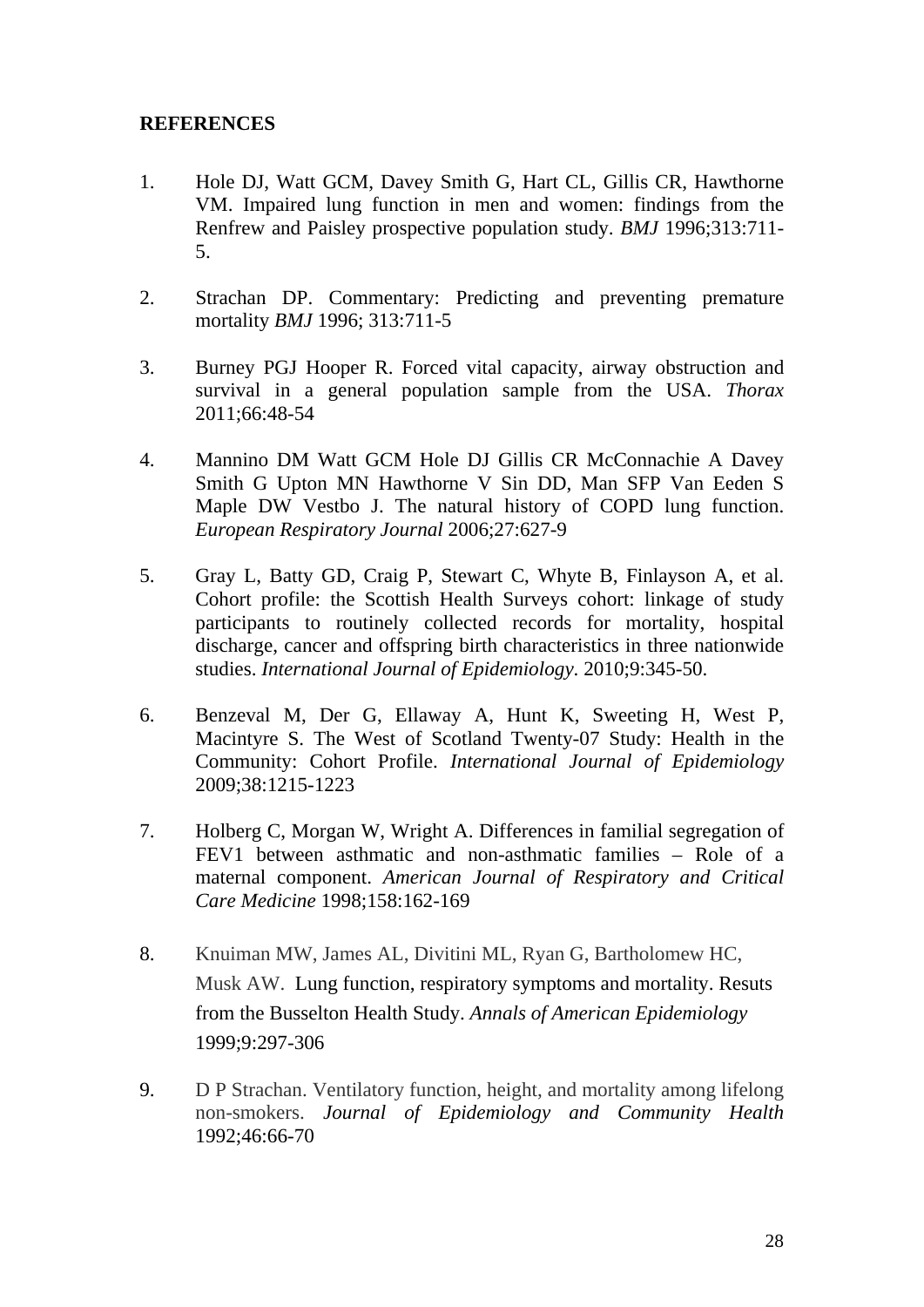- 10. Lange P, Nyboe J, Appleyard M, Jensen G Schnohr P. Spirometric findings and mortality in never-smokers. *Journal of Clinical Epidemiology* 1990;43:867-73
- 11. Sorlie P, Lakatos E, Kannel WB, Celli B. Influence of cigarette smoking on lung function at baseline and at follow-up in 14 years: The Framingham Study. *Journal of Chronic Disease* 1987;40:849-856
- 12. Hutchinson J. Contributions to vital statistics, obtainmed by means of a pneumatic apparatuis for valuing the respiratory powers with relation to health. *Quarterly Journal of the Statistical Society of London*, Sept 1844;VII(part III):193-212
- 13. Gunnell D, Whitley E, Upton MN, McConnachie A, Davey Smith G, Watt GCM. Associations of height, leg length, and lung function with cardiovascular risk factors in the Midspan Family Study. *Journal of Epidemioogy andl Community Health* 2003;57:141-146.
- 14. Woodward M, Brindle P, Tunstall-Pedoe H. Adding social deprivation and family history to cardiovascular risk assessment: the ASSIGN score from the Scottish Heart Health Extended Cohort (SHHEC) *Heart* 2007;93:172-176
- 15. Orfei L, Strachan DP, Rudnicka AR, Wadsworth MEJ. Early influences on adult lung function in two national British cohorts. *Archives of Disease in Childhood* 2008; 93:570-574.
- 16. Walsh D Bendel N Jones R Hanlon P. Investigating a "Glasgow Effect. Why do equally deprived UK cities experience different health outcomes? Glasgow Centre for Population Health 2010 Glasgow.
- 17. Lekke A Lange P Scharling H Fabricus P Vestbo J. Developing COPD: a 25 year folow up stdy of the general population. *Thorax* 2006;61:935- 939
- 18. Heart Protection Study Collaborative Group. MRC/BHF Heart Protection Study of cholesterol lowering with simvastatin in 20,536 high-risk individuals: a randomised placebo-controlled trial. *Lancet*  2002;360:7-22
- 19. Calverley PMA Anderson JA Celli B Ferguson GT Jenkins C Jones PW Crim C Willits LR Yates JC Vestbo J. Cardiovascular events in patients with COPD: TORCH Study results. *Thorax* 2010;**65**:719-725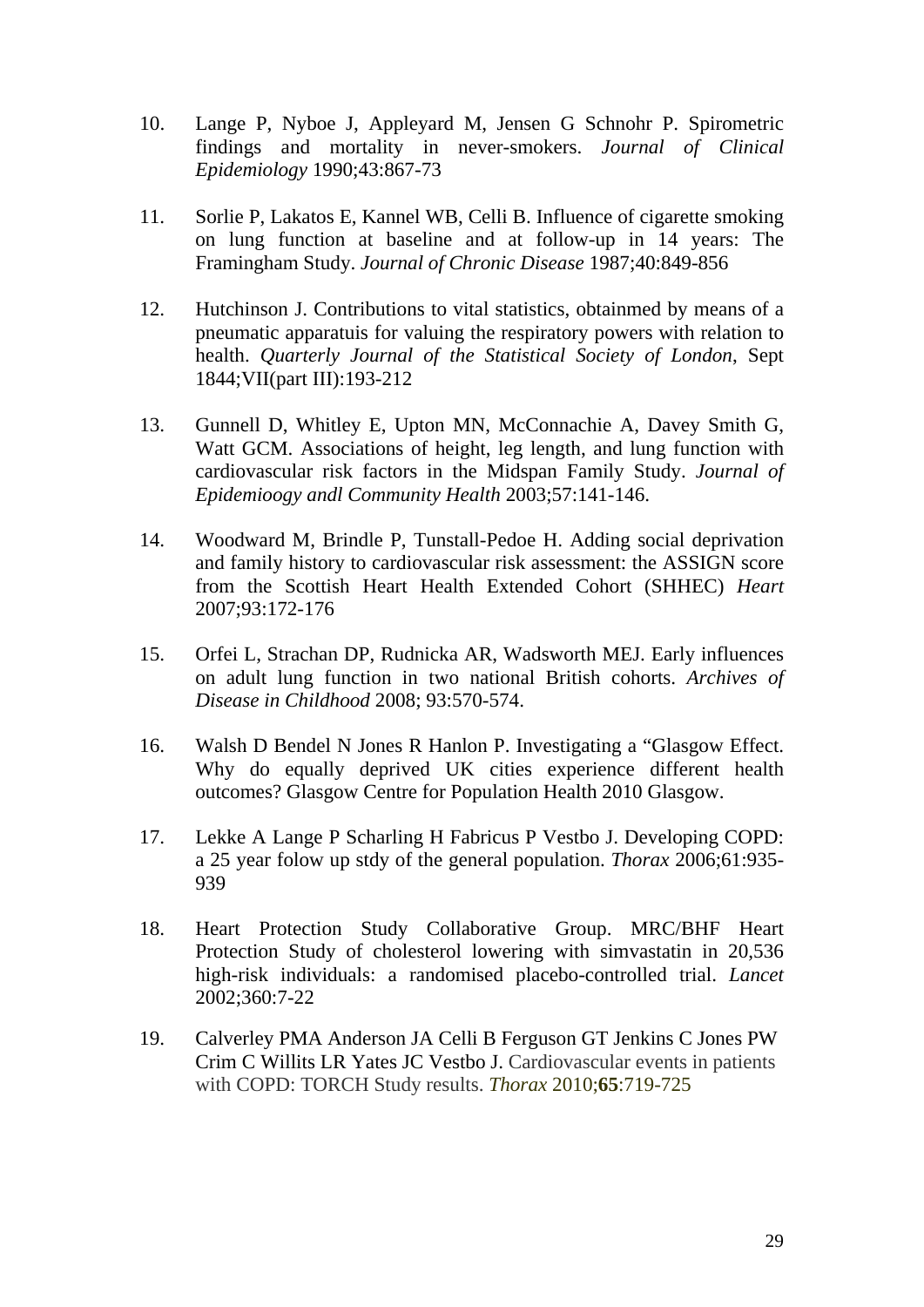### **ANNEX A**

#### **LIST OF RELEVANT MIDSPAN PUBLICATIONS**

Ebi-Kryston KL, Hawthorne VM, Rose G, Shipley MJ, Gillis CR, Hole DJ, Carmen W, Eshleman S, Higgins MW. Breathlessness, chronic bronchitis and reduced pulmonary function as predictors of cardiovascular disease mortality among men in England, Scotland and the United States. *Int J Epidemiol* 1989;18:84-88.

Hole DJ Gillis CR Chopra C Hawthorne VH. Passive smoking and cardiorespiratory health in a general population in the west of Scotland. *BMJ* 1989;299:423-7

Hawthorne VM Watt GCM Hart CL Hole DJ Smith GD Gillis CR Cardiorespiratory disease in men and women in urban Scotland. Baseline characteristics of the Renfrew/Paisley (MIDSPAN) study population. *Scottish Medical Journal* 1995;40:102-107

Watt GCM Hart CL Hole DJ Smith GD Gillis CR Hawthorne VM. Risk factors for cardiorespiratory and all cause mortality in men and women in urban Scotland : 15 year follow up *Scottish Medical Journal* 1995;40:108- 112

Hole DJ, Watt GCM, Davey Smith G, Hart CL, Gillis CR, Hawthorne VM. Impaired lung function in men and women : findings from the Renfrew and Paisley prospective population study. *BMJ* 1996; 313:711-5.

Hanlon P Walsh D Whyte BW Scott SN Lightbody P Gilhooly MLM. Hospital use by an ageing cohort : an investigation into the association between biological, behavioural and social risk markers and subsequent hospital utilisation. *Journal of Public Health Medicine* 1998;20:467-76

Upton MN, Watt GCM, Davey Smith G, McConnachie A, Hart CL. Permanent effects of maternal smoking on offsprings' lung function. Research letter. *Lancet* 1998;**352**:453

Upton MN, McConnachie A, McSharry C, Hart CL, Davey Smith G, Gillis CR, Watt GCM. Intergenerational 20 year trends in the prevalence of asthma and hay fever in adults: the Midspan family study surveys of parents and offspring. *BMJ* 2000;321:88-92.

Upton MN, Ferrell CM, Bidwell C, McConnachie A, Goodfellow J, Davey Smith G, Watt GCM. Improving the quality of spirometry in an epidemiological study. *Public Health* 2000;114:353-360.